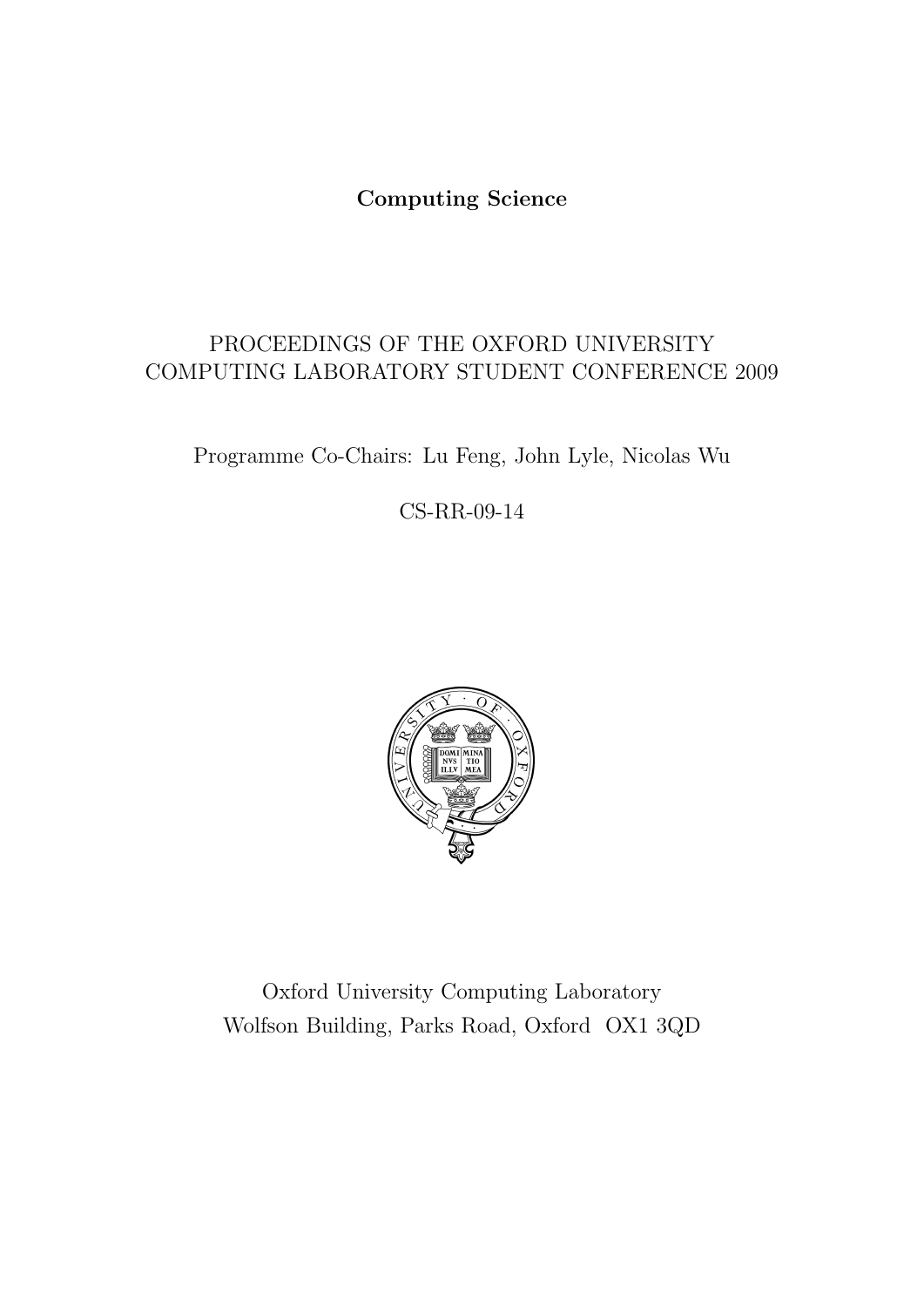# **Contents**

|         | Session 1: Imaging                                                                                |                |
|---------|---------------------------------------------------------------------------------------------------|----------------|
|         | Chair: Nicolas Wu                                                                                 | 4              |
| 1.1     | The Use of Image Partition Forests for Automatic Spine Identifica-<br>tion in Abdominal CT Slices |                |
| 1.2     | S. Golodetz, I. Voiculescu, and S. Cameron<br>A Simpler Approach to Waterfall                     | $\overline{4}$ |
| 1.3     | C. Nicholls, I. Voiculescu, and S. Golodetz<br>Mapping Spatial Language to Sensor Models          | 6              |
|         |                                                                                                   | 8              |
|         | Session 2: Model Checking                                                                         |                |
|         | Chair: Christopher Broadbent                                                                      | 10             |
| 2.1     | Subtyping for Model Checking Recursion Schemes                                                    |                |
| 2.2     | Homer: a Higher-order Observational equivalence Model checkER                                     | 10             |
|         | D. Hopkins                                                                                        | 12             |
| 2.3     | Faster FDR Counterexample Generation Using SAT-Solving                                            |                |
|         |                                                                                                   | 14             |
| 2.4     | Reachability in Parametric One-Counter Automata                                                   |                |
|         | C. Haase                                                                                          | 16             |
|         | <b>Session 3: Software Engineering</b>                                                            |                |
|         | Chair: John Lyle                                                                                  | 18             |
| 3.1     | Investigating Formal Database Design Using Z and Templates                                        |                |
| $3.2\,$ | Checking Model Consistency using Data-Flow Testing                                                | 18             |
|         | C. Wang                                                                                           | 20             |
| 3.3     | Threads Are Objects Too                                                                           |                |
|         |                                                                                                   | 22             |
|         | Session 4: Security, Complexity and Logic                                                         |                |
|         | Chair: Ronald Kainda                                                                              | 24             |
| 4.1     | On The Feasibility of Platform Attestation                                                        |                |
|         |                                                                                                   | 24             |
| 4.2     | Towards Architectural Trust Properties                                                            |                |
|         |                                                                                                   | 26             |
| 4.3     | The Complexity of Divide and Conquer                                                              |                |
|         |                                                                                                   | 28             |
| 4.4     | Instance-Based Hyper-Tableaux for Coherent Logic                                                  |                |
|         |                                                                                                   | 30             |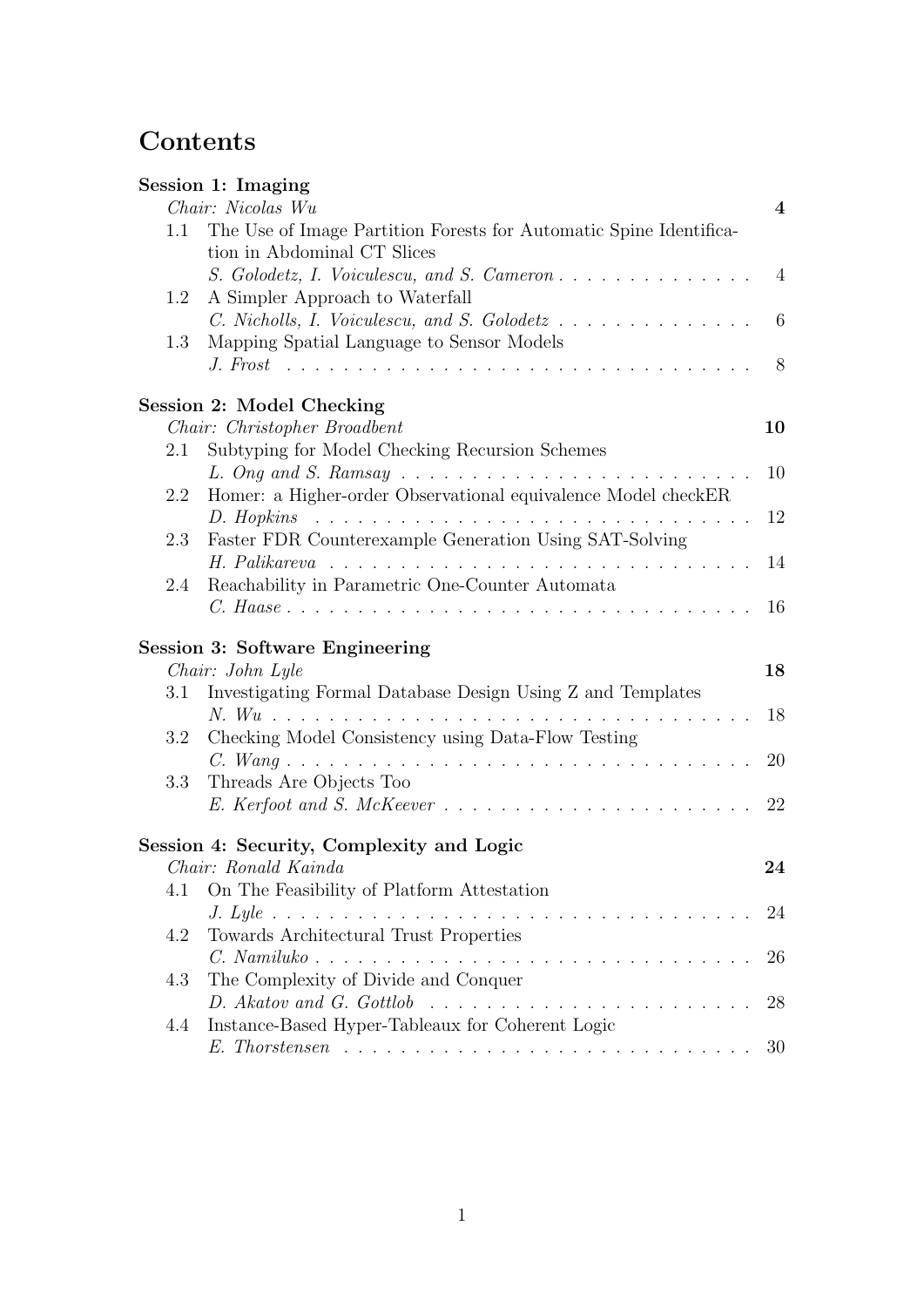# Foreword

It is my great pleasure to welcome you to the Oxford University Computing Laboratory Student Conference, 2009. These proceedings contain the abstracts of the conference, held on Friday 20 November, 2009, at Keble College.

Traditionally, the Computing Laboratory has held this event once every two years. However, the healthy growth in graduate intake, together with the success of the conference last year, has motivated us to depart from tradition by holding the conference for a second year running.

In response to the call for papers, the Programme Committee received an encouraging number of submissions on a broad range of subjects. The abstracts contained in these proceedings are a reflection of the diversity of interests and research goals of those working in the Computing Laboratory. For some of the authors, this is their first conference submission; for others, this is the first public presentation of new work. The conference thus provides a forum for students to gain experience of presenting their research at conference, and to receive feedback on that research. Moreover, those students participating in the conference as Programme or Conference Committee members have had a taste of the rigours of conference preparation and of the refereeing process.

Each of the following 14 abstracts has been peer-reviewed by three members of the Computing Laboratory. The peer-review groups were all comprised of a mixture of DPhil students and established academic staff. The programme Committee selected the papers based on the comments of the reviews after extensive discussion.

There are many people to whom the Programme and Conference Committees would like to extend grateful thanks. We would like to warmly thank the reviewers who gave freely of their time and energy to participate in the refereeing process. We are grateful to Jeremy Gibbons for agreeing to deliver the conference keynote speech, and to Marta Kwiatkowska and Shamal Faily for offering advice on the practicalities of running a conference. Thanks are also extended to the Computing Laboratory for its support and sponsorship, without which the conference could not have taken place, and to Keble College for kindly hosting us. Finally, but by no means least, we thank the presenters for their hard work and for their contribution to such a varied and stimulating programme.

### Nicolas Wu : Programme Co-Chair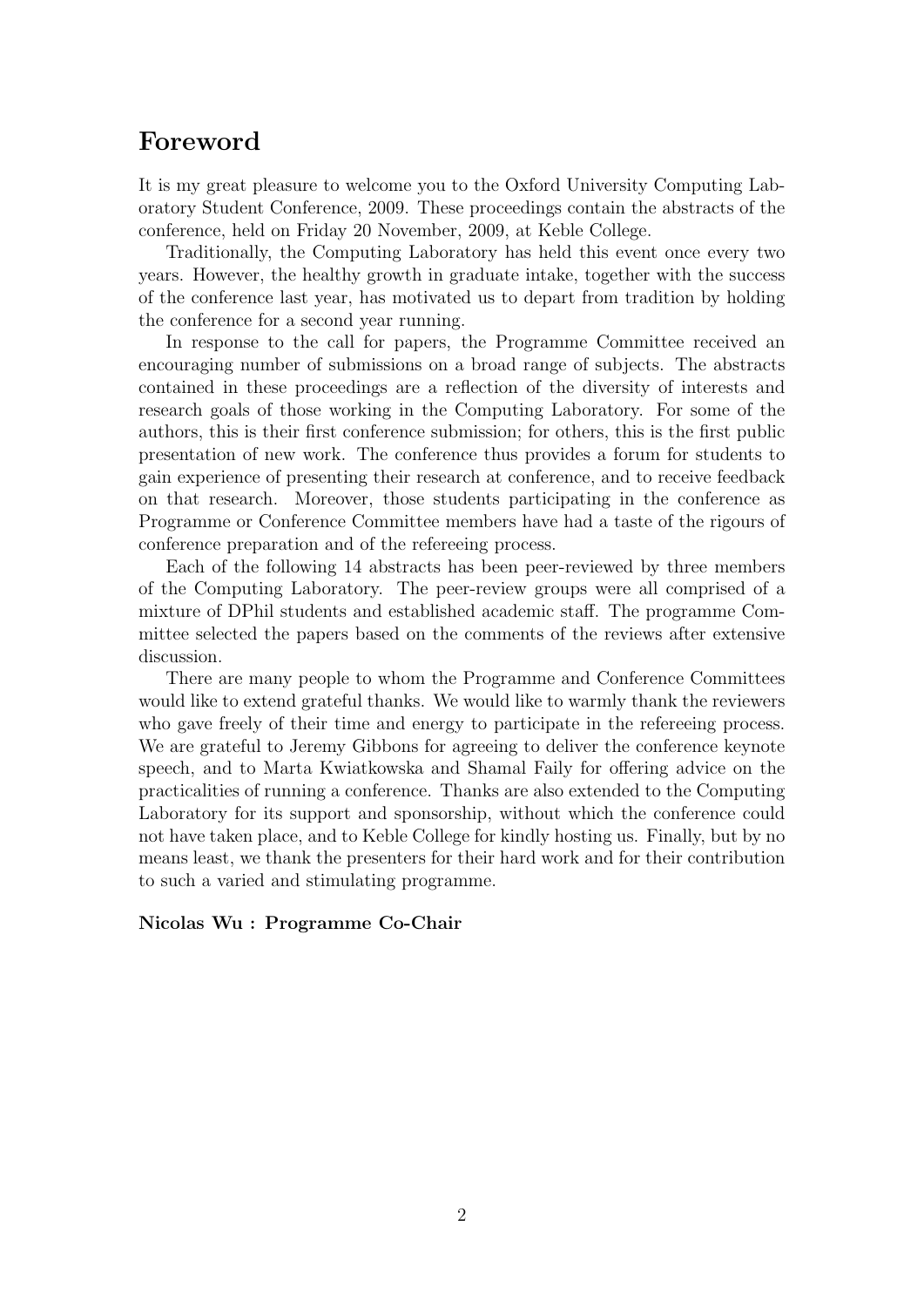# Organisation

# Programme Committee

Christopher Broadbent, Lu Feng, Ronald Kainda, John Lyle, Afifah Waseem, Nicolas Wu

# Conference Committee

Christopher Broadbent, Sara-Jane Dunn, Jun Ho Huh, Daniel James, Jim Whitehead

# Steering Committee

Marta Kwiatkowska (Honorary Chair), Shamal Faily (Past Chair)

# Referees

<span id="page-3-0"></span>Christopher Broadbent, Ramón Casero Cañas, Alastair Donaldson, Stephen Drape, Sara-Jane Dunn, Shamal Faily, Lu Feng, Ivan Flechais, Jeremy Gibbons, Ralf Hinze, Daniel James, Peter Jeavons, Ronald Kainda, Mark Kattenbelt, Joe Loughry, John Lyle, Andrew Martin, Toby Murray, Mehrnoosh Sadrzadeh, Nikos Tzevelekos, Jamie Vicary, Afifah Waseem, Nicolas Wu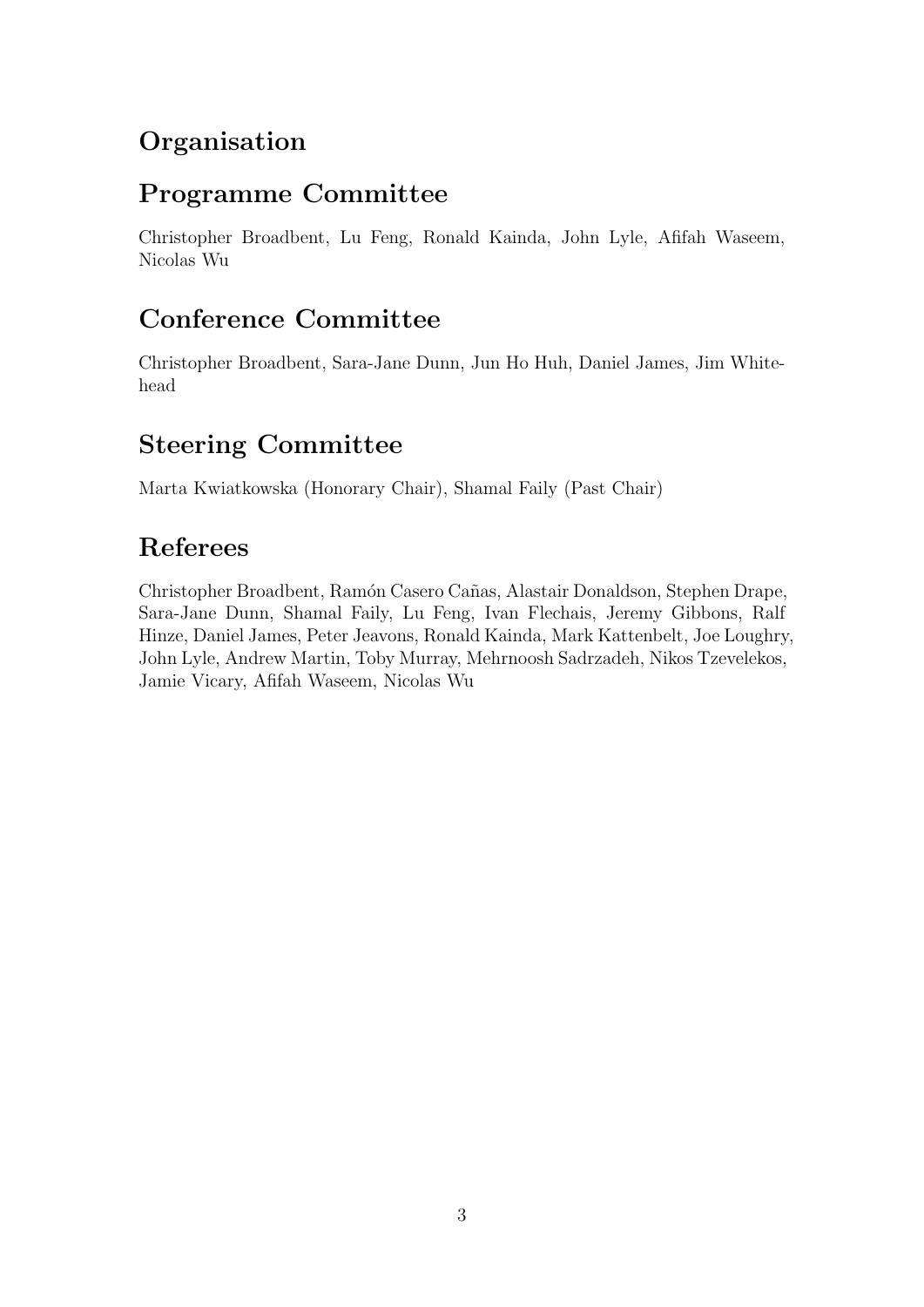# <span id="page-4-0"></span>The Use of Image Partition Forests for Automatic Spine Identification in Abdominal CT Slices

Stuart Golodetz, Irina Voiculescu and Stephen Cameron

Oxford University Computing Laboratory



Fig. 1. Example results of our spine identification method: single red borders indicate 'outer' borders of the identified spine; double borders indicate 'inner' ones. Result MC-2-137 is an example of a failure case due to small pieces of spine which are disconnected from the primary feature.

From 3D visualization, to volume estimation, to automatic landmark-based registration, there is a plethora of medical imaging applications which rely on initially knowing where key features (e.g. organs and tumours) are to be found in medical images (CT, MRI, etc.) The process of identifying these features is difficult to automate, however, for a number of reasons:

- The boundaries in the image between adjacent features can be indistinct
- It is difficult to encode positive shape constraints for features which may differ significantly from slice to slice
- The greyscale (Hounsfield Unit, in the case of CT) distributions for distinct features often overlap, making it difficult to distinguish features by values alone

Radiologists, who are expert at reading medical scans, do not rely merely on greyscale values to tell features apart, but make use of their knowledge of anatomy to decipher an image. This anatomical knowledge can take many forms, but one of the most straightforward is localization information, i.e. knowing which features they expect to see in certain places in the image. Computer programs can equally make good use of this information to narrow down their search for a feature to a particular region of the image, or to validate the candidate features suggested by other algorithms.

To incorporate localization information into a computer program, it needs to be supplied in an image-independent way, i.e. relative to a fixed frame of reference. It makes sense to search for (say) kidneys in regions specified relative to a fixed point such as the spine; it makes far less sense to search for them in regions specified purely in image coordinates, which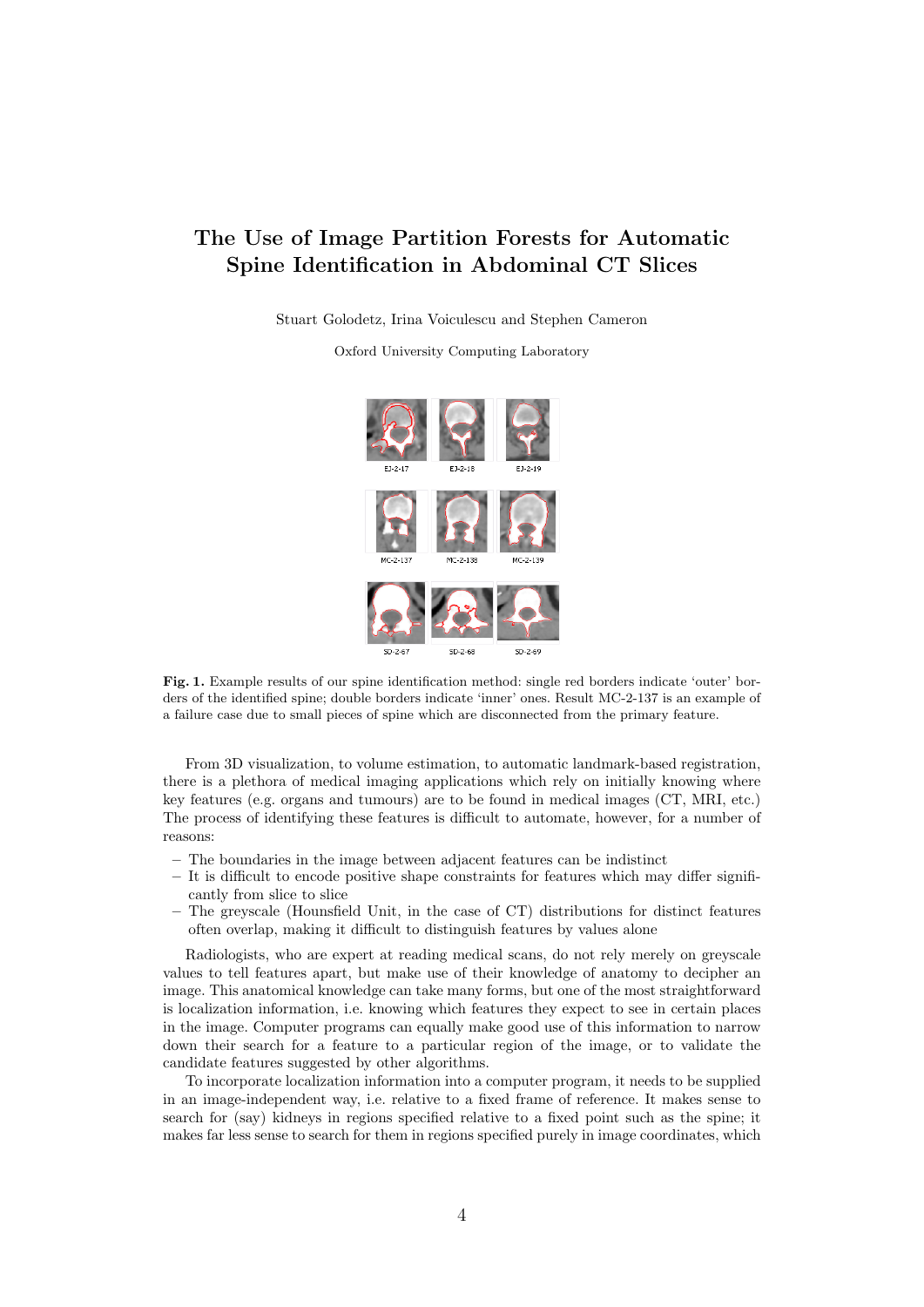have little anatomical relevance. In order to define a frame of reference, however, features such as the spine and ribs need to be automatically extracted from the image. The work we describe here focuses on automatically identifying the spine. Existing spine identification methods, e.g. [1, 2], achieve good results, but are unnecessarily complex for localization purposes, since we are only interested in using the spine to establish a coordinate system (e.g. [2] fits a four-part model to the spine, which is more than we need). By contrast, our approach is well-suited to the specific application of localization because it produces good results whilst remaining simple to understand and easy to implement.

The approach works by performing a novel multi-level region flooding algorithm on an intermediate data structure (constructed from an image) called an image partition forest (IPF). This is essentially a hierarchical sequence of partitions of the original image into regions which we hope are of semantic interest. The IPF construction process is based on the watershed and waterfall algorithms from mathematical morphology: the watershed algorithm is first used to construct the finest partition of the image (the lowest layer in the partition forest), and the waterfall is then used to construct a sequence of ever-coarser partitions of the image (via an iterative process of region merging) until some termination criterion is satisfied.

We needed some way to refer to the selection of a set of regions from multiple layers of the forest: this is an important part of the spine identification algorithm which follows. Our approach was to recognise that the selection of a parent node in the forest is equivalent to the selection of all of its children (because a parent node is the union of its children): this allowed us to develop novel algorithms to handle multi-layer selection, based on a minimal node representation of the selected regions, which we will present.

Having developed a concept of multi-layer selection, our region flooding algorithm then works in three stages, as follows:

- 1. Seed Finding. Traverse the forest to find regions which satisfy a user-specified seed criterion.
- 2. Region Flooding. Determine a preliminary feature (represented as a multi-layer selection) by region flooding from the various seeds.
- 3. Post-Processing. Remove any regions which were undesirably added by the flooding process (the regions to be removed are selected using a user-specified removal criterion).

We tested this approach on seven series of images, with good results for 87.3% of the slices tested. (Each result was visually examined and given a quality rating on the scale  $A =$  perfect,  $B =$  almost perfect,  $C =$  adequate for localization,  $F =$  failure. The percentage refers to slices which were rated A/B. The system as a whole was developed in collaboration with a radiologist.) Our method thus seems quite robust. It is worth noting that since the result is presented visually to the user (e.g. a radiologist) as a multi-layer selection, it is very easy for them to verify the output and make alterations where desired.

Our work to define a robust frame of reference for localization purposes is ongoing, but we believe our results for the intermediate step of spine identification are very promising. We will present results of our method on a number of different CT slices (e.g. Figure 1), courtesy of the Churchill Hospital, Oxford, which will show the results of automatically identifying the spine using the technique described.

- 1. Neculai Archip, Pierre-Jean Erard, Michael Egmont-Petersen, Jean-Marie Haefliger, and Jean-Francois Germond. A Knowledge-Based Approach to Automatic Detection of the Spinal Cord in CT Images. IEEE Transactions on Medical Imaging, 21(12), December 2002.
- 2. Jianhua Yao, Stacy D O'Connor, and Ronald M Summers. Automated Spinal Column Extraction and Partitioning. In 3rd IEEE International Symposium on Biomedical Imaging: Nano to Macro, pages 390–393, 2006.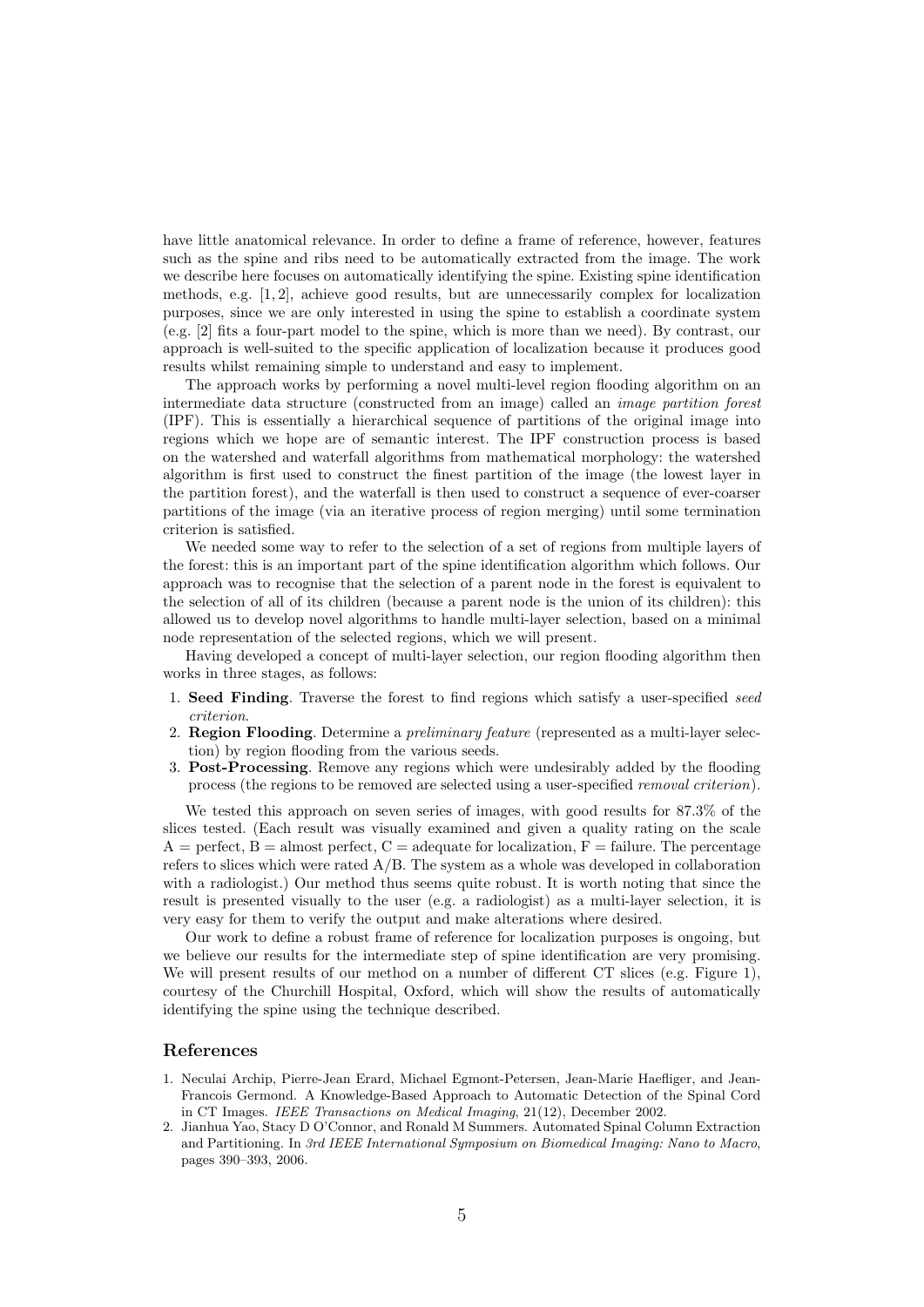# <span id="page-6-0"></span>A simpler approach to waterfall

Chris Nicholls, Irina Voiculescu and Stuart Golodetz

Oxford University Computing Laboratory

This project is motivated by the need to segment greyscale images originating from computerised tomography (CT) scanners. That is, we would like to fit contours around organ tissue featured in each image. A pair of algorithms called the watershed and waterfall algorithms have been shown to be effective for this purpose [1], although other approaches exist. This paper presents a new, simplified, implementation of the waterfall algorithm.

The watershed algorithm, introduced by Beucher and Lantuejoul [2], produces a segmentation of an image, grouping together regions of pixels deemed to be similar. Usually, 'similar' refers to similarity in the greyscale values, though other approaches are possible. A typical problem of the watershed algorithm is that it over-segments images significantly, leading to far more regions than can be handled sensibly, as illustrated in Figure 1.



Fig. 1. Example of over-segmentation, output by applying the watershed algorithm to an axial slice of a CT volume. The individual regions are small and do not correspond to any anatomic features.

The waterfall algorithm  $[3, 4]$  is an iterative process which can extract further structure from an initial watershed segmentation. The waterfall yields a partition forest hierarchy, which is a comprehensive data structure which can subsequently be used for feature identification. Figure 2 illustrates the various layers that result from applying the waterfall algorithm to the segmentation shown in Figure 1. Each iteration of the algorithm yields a higher-level grouping of the regions in the previous layer.



Fig. 2. Hierarchy of segmentations produced by applying the waterfall algorithm to the output of the watershed illustrated in Figure 1, showing regions merging successively (left to right).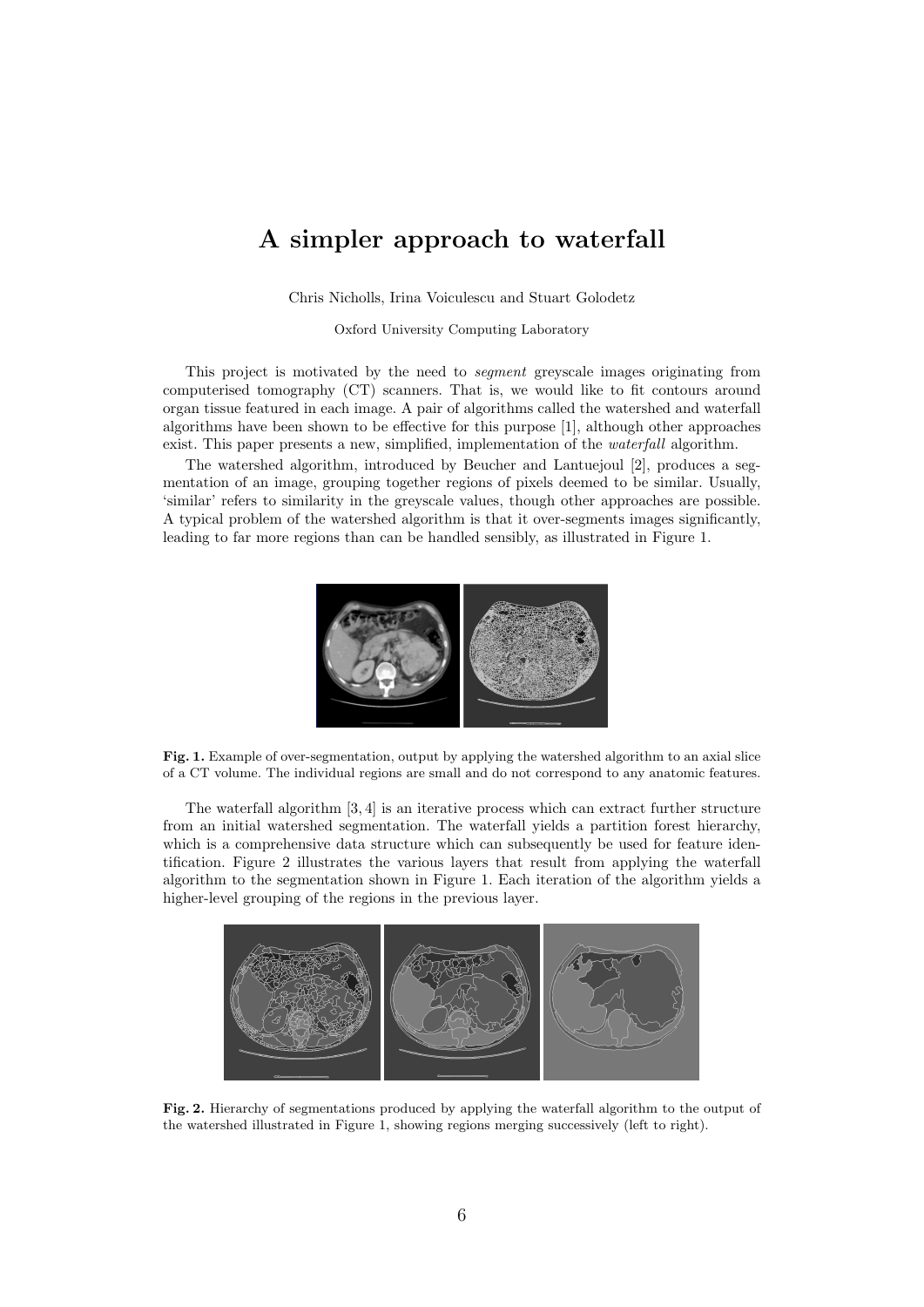Both the watershed and the waterfall algorithms are based on a geographical metaphor. The image is regarded as a landscape, with each grey value at representing the height of the terrain at given  $(x, y)$  coordinates. The valleys are in the darker areas, whereas the lighter areas are regarded as peaks.

The waterfall algorithm can then be imagined as a flooding process. The water falls into (low) catchment basins and gradually fills them up to the nearest boundaries, sometimes spilling into adjacent regions. This process continues until the whole image becomes a single basin. The intermediate stages of the process can be regarded as intermediate segmentations of the image, with each basin representing a region.

An implementation of this algorithm, proposed by Marcotegui and Beucher [4], involves the construction of a Minimum Spanning Tree (MST) and the gradual elision of some of its edges. Its nodes are initially the regions of the watershed output and its edges are the lowest pass points on the boundaries between these regions; the nodes and edges in subsequent layers are derived from these initial ones through a merging process.

A regional minimum edge of a graph  $G$  is part of a connected subgraph of  $G$  whose edges have the same weight as each other, and whose adjacent edges in G have strictly higher weights. The waterfall algorithm relies heavily on finding these regional minimum edges, eliding them and rebuilding the  $MST - a$  process which not only requires careful implementation of the MST but, crucially, is relatively complex and hard to implement.

In this paper we present a new data structure for the waterfall algorithm that simplifies the process and improves efficiency compared to current implementations. It is based on a recursive-tree data structure and a recursive relation on the nodes rather than the conventional iterative transformations.

The main advantage of our approach to the waterfall problem is that the algorithm uses a single loop to walk the MST and is therefore simpler to implement. For each iteration, it walks the MST bottom-up in a single pass and merges regions that belong together. The waterfall algorithm, thus improved, produces the same layers of segmented images, combined in a hierarchical structure that can be processed for feature identification.

A further advantage of our approach is that the algorithm can can be written in pure functional style. In particular, we have implemented it in Haskell. For this reason, the memory requirements are not directly comparable to existing imperative implementations, but we are about to integrate this new approach into an existing C++ code base.

We are also in the process of constructing a formal proof of correctness, which we hope to present at a later date. We have tested both algorithms on a number of small, measurable test cases and found that they produce the same output. Empirical tests indicate that this is also true of larger test cases, such as axial slices of CT volumes.

Production of partition forests in this manner is independent of this application and has many applications outside of the field of medical imaging.

- 1. Stuart Golodetz, Irina Voiculescu and Stephen Cameron. Region Analysis of Abdominal CT Scans using Image Partition Forests. In Proceedings of CSTST 2008 pages 432-7. October 2008.
- 2. S. Beucher, C. Lantuejoul. Use of watersheds in contour detection. International Workshop on image processing, real-time edge and motion detection/estimation, Rennes, France, Sept. 1979.
- 3. Serge Beucher. Watershed, hierarchical segmentation and waterfall algorithm. In Mathematical Morphology and its Applications to Image Processing, Proc. ISMM 94, pages 69-76, Fontainebleau, France, 1994. Kluwer Ac. Publ.
- 4. Beatriz Marcotegui and Serge Beucher, Fast Implementation of Waterfall Based on Graphs. In Mathematical Morphology: 40 Years On, Springer Netherlands, 2005.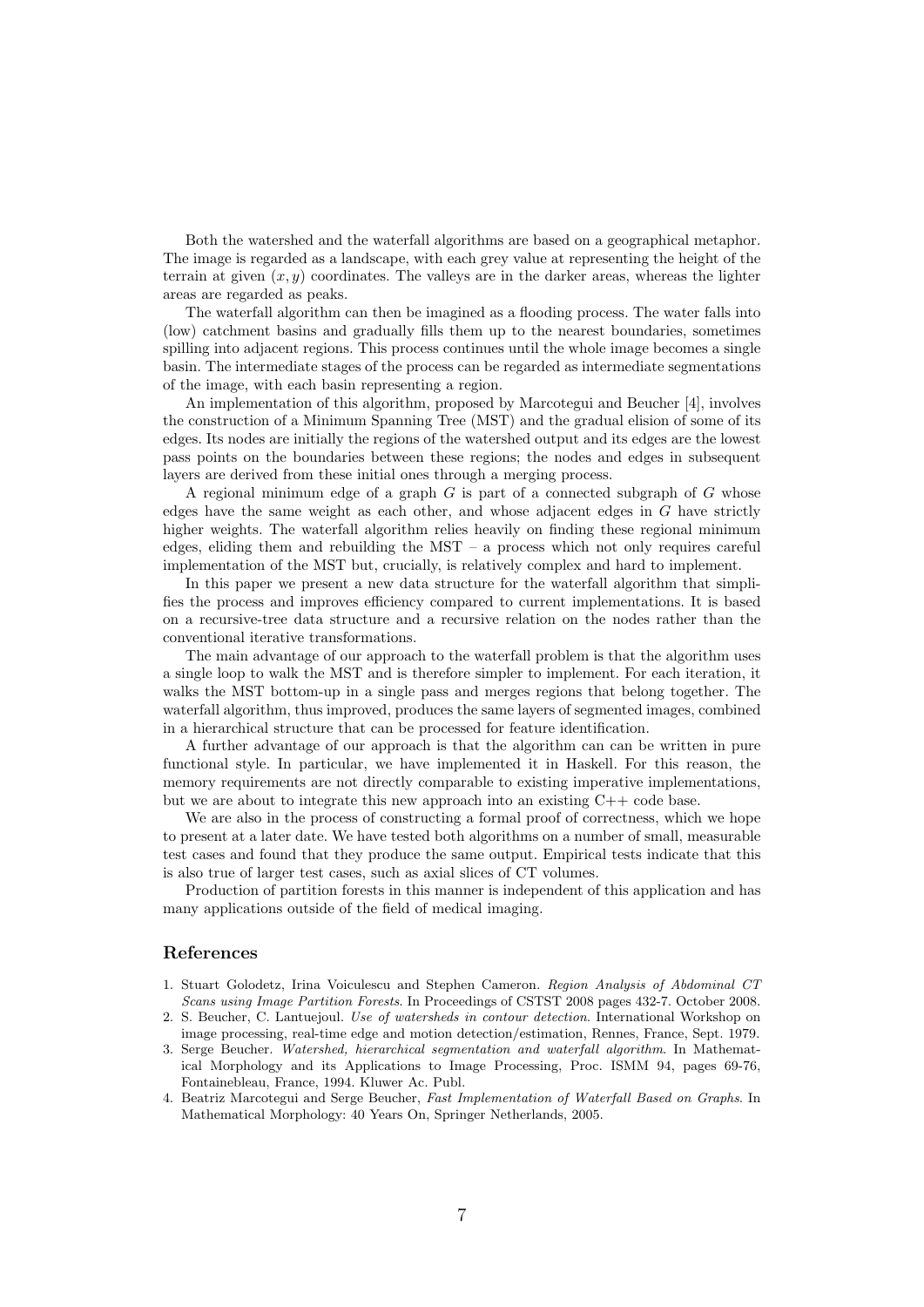# <span id="page-8-0"></span>Mapping Spatial Language to Sensor Models an analysis of spatial cognition and its modelling in probability theory?

Jamie Frost

Oxford University Computing Laboratory Wolfson Building, Parks Road, Oxford, OX1 3QD, UK

Spatial cognition concerns the means by which humans realise some aspect or interpretation of objects in the spatial dimensions, whether to describe an object's motion, or the interpretation of 'locative expressions' to ascertain the identity of locations (or objects) by analysis of the environment augmented with other contextual factors. Space occupies a privileged place in language and our cognitive systems, given the necessity to conceptualise various semantic domains [1], and thus such pervasiveness is naturally imperative in the core framework of intelligent systems that aims to model such cognition. The EUROPA project (European Robotic Pedestrian Assistant) aims to produce a robot capable of solving spatial tasks assigned by pedestrians within an urban environment. Such tasks include conversing with the user to establish the identity of an object or location, escorting the user to said destinations, providing directions or semantic descriptions of locations, and responding to imperative instructions such as "take the first left". Behind the scenes, the robot will gradually accumulate spatial and semantic data with regards to its surroundings via a number of sources. The system will employ a spoken dialogue system to provide the most natural possible interface to the user.

The particular area that we focus on in the scope of this paper is that of attempting to estimate both the location and shape of an object given locative expressions concerning it, for example "The car is just across the road, by the Computing Lab and between the two professors on the lawn." In particular, we employ a method from robotics theory known as 'Occupancy Grid Mapping', which decomposes space into a grid of cells, each of which has some probability associated with it being occupied. This incorporates a 'sensor model'; for a robot this embodies the sensing of its environment via physical sensors. For our linguistic context, there is an analogous interpretation.

The problem can be decomposed into two parts. One is to produce probabilistic models for a variety of spatial relations such as 'between', 'by' and 'near', which govern the probability that some observer would consider the relation to be true for some point in space given the contextual information (such as the reference objects involved, e.g. 'B' in "A is right by B", and metric properties supplied). There has been much research in this area. [3] for example proposes a notion of 'Spatial Templates', where space is partitioned into regions of 'good', 'acceptable' and 'bad' according to their satisfaction of the spatial relation. But quantitative models previously produced (such as in  $[4, 5, 2]$ ) have been largely simplistic, neglecting the topological shape of objects involved, and producing *relative* measures of applicability which fail to scale to multiple observations. We conducted an online experiment in which participants were presented with a number of scenes, and asked to assert the validity of a number of different locative expressions with respect to objects in the scene. These results were in turn used to generate the probabilistic models.

The second part of the problem is to use these models to generate the Occupancy Grid Map, and in turn, compute the approximate shape of the object. By making the (psycholin-

<sup>?</sup> The full paper can be found at http://www.jamiefrost.co.uk/research/papers/

ICRA MappingSpatialLanguageToSensorModels-JamieFrost.pdf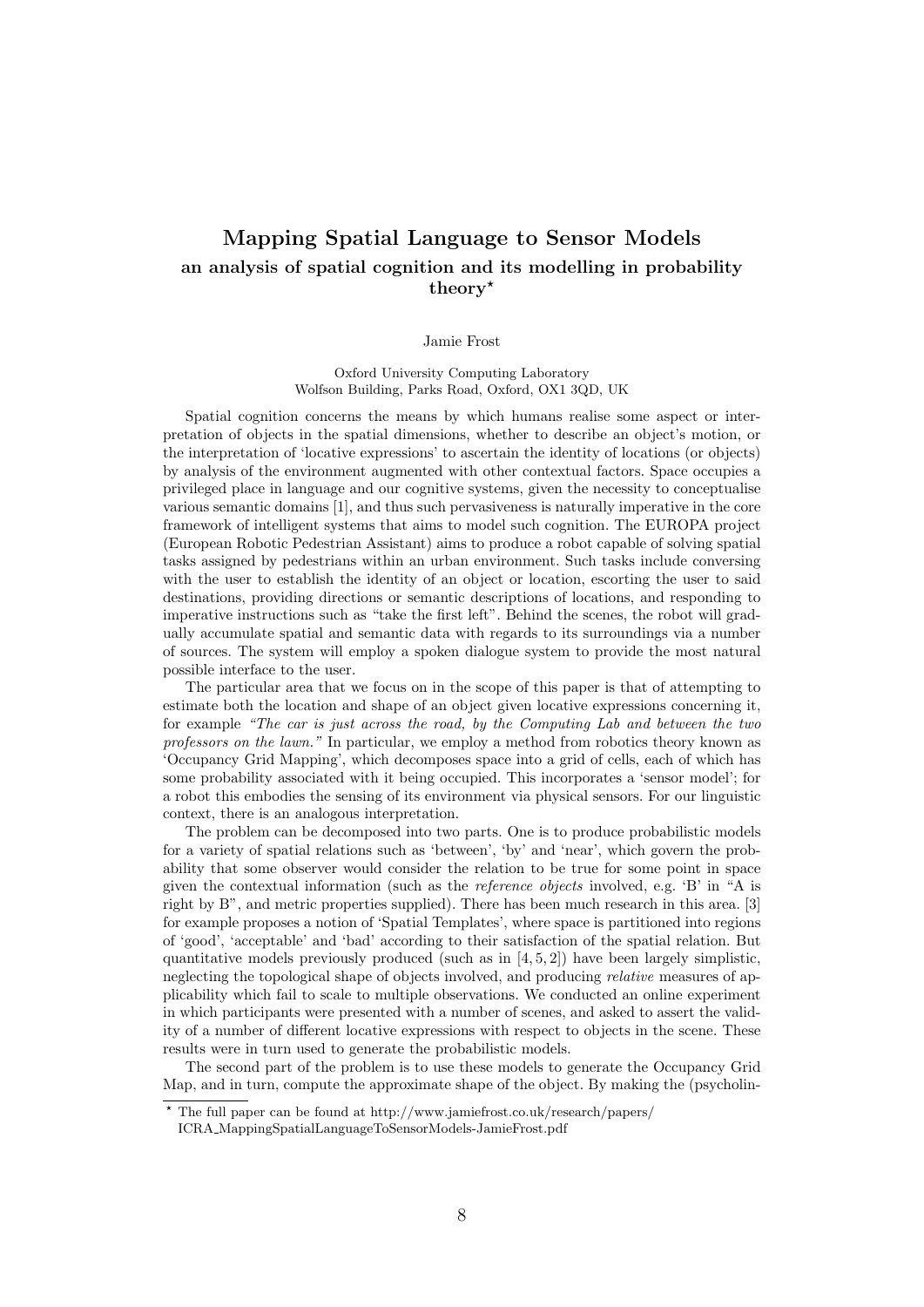guistically justified) assumption that locative expressions map to a single point within the confines of the object, the occupancy probability can be computed by considering all possible poses of the object in which this point occurs. Via the use of the level set and convex hull (i.e. the minimal polygon which encloses a set of points) operations, the estimated shape based on the available evidence can be inferred.

As discussed, the spatial models can be used for a number of other uses, including the autonomous description of objects. Such a task requires a second type of spatial function, encapsulating relevance rather than validity alone. "The Eiffel Tower is west of China" is valid for example, but an irrelevant locative expression. Other future work will include expanding the functional models to encapsulate the broad spectrum of spatial language, including interpretation of parts (e.g. "The corner of the park") and groups of objects (e.g. "The cluster of trees"). There will also be extensive exploration into dialogue theory to facilitate interaction with the user.



Fig. 1. The estimated shape of 'Robotics Lab' (the labelled grey outline) after the 3 observations: "The Robotics Lab is between Tree1 and Tree3, right of Elmcroft Drive, and 60 metres in front of you". The colours have been modified so that the background probability is grey, the maximum probability is black, and probabilities less than the background are whitish, indicating 'negative inference' in which regions ruled out by the observation are excluded. The observer is the white triangle to the bottom-left of the image.

- 1. Herskovits, A. Language and Spatial Cognition. Cambridge University Press, 1986.
- 2. Kelleher, J., and van Genabith, J. A computational model of the referential semantics of projective prepositions. Syntax and Semantics of Prepositions 29 (2006), 211–228.
- 3. Logan, G., and Sadler, D. Language and space. MIT Press, 1996, ch. A computational analysis of the apprehension of spatial relations, pp. 493–529.
- 4. Olivier, P., and Tsujii, J.-I. Quantitative perceptual representation of prepositions semantics. Artificial Intelligence Review 8 (2004), 147–158.
- 5. Yamada, A. Studies in Spatial Descriptions Understanding Based on Geometric Constraints Satisfaction. PhD thesis, Kyoto University, 1993.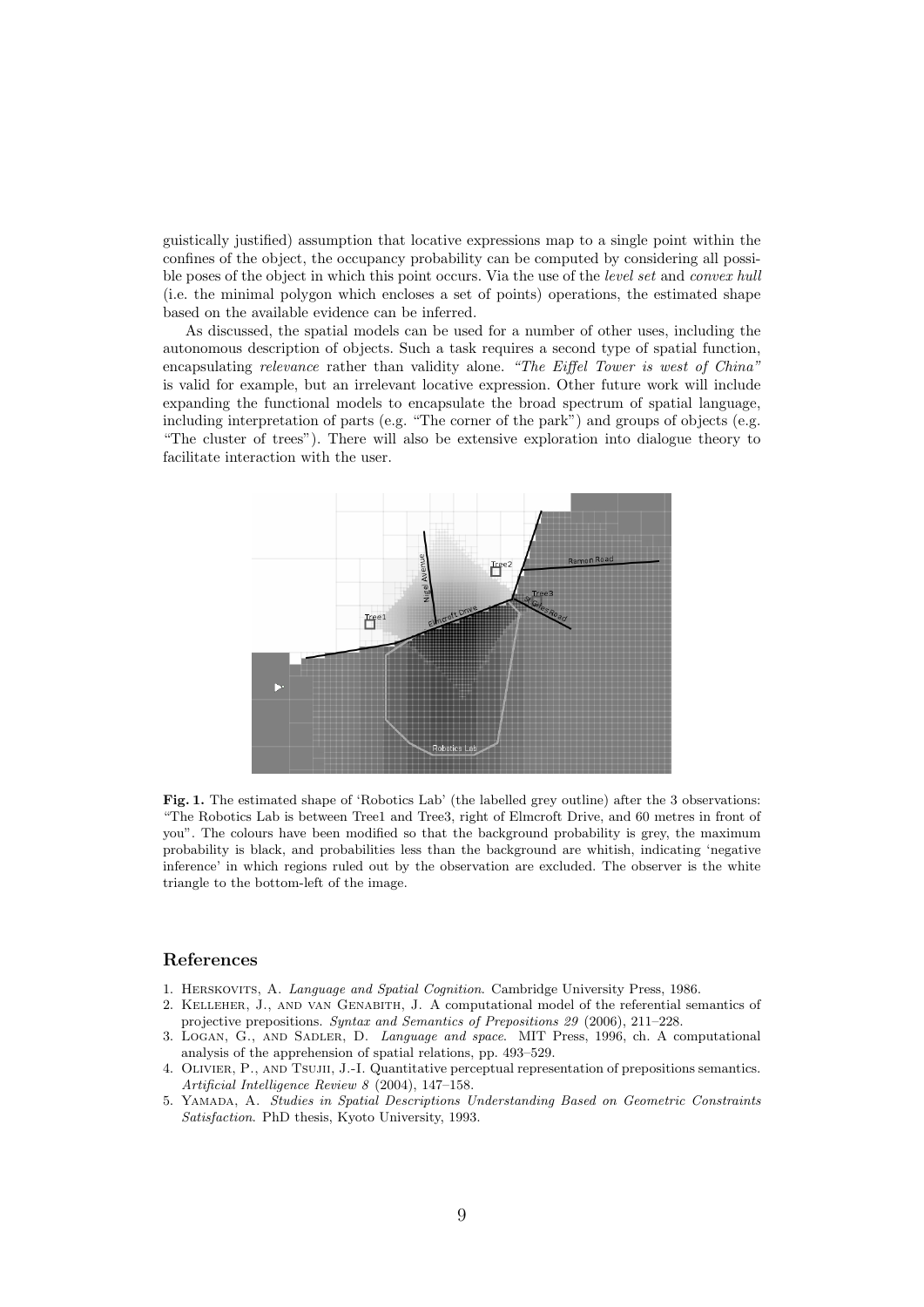## <span id="page-10-0"></span>Subtyping for Model Checking Recursion Schemes

C.-H. L. Ong and S. J. Ramsay

Oxford University Computing Laboratory Wolfson Building, Parks Road, Oxford, OX1 3QD, UK

We present a new type system for proving intersection-type judgements about purelyapplicative terms generated from a set of constants. The system is novel in that it contains a restricted form of the usual subtyping rule for intersection types, which leads to an efficient type checking algorithm. In spite of this restriction, the system is adequate for use as the core of a sound and complete model checking algorithm for Kobayashi's resource-usage verification problem [3]. The key to the result is the relatively limited setting of the simplytyped, applicative terms of higher-order recursion schemes.

A (deterministic) higher-order recursion scheme is a definitional device for a finite or infinite tree labelled by symbols from some ranked alphabet. The tree can be seen to be generated by a process of (infinitary) rewriting using a system of simply-typed, higher-order grammar rules. Starting from some initial, non-terminal symbol, the rules are unfolded ad infinitum, thus determining some infinite tree. For example, we can specify a recursion scheme by giving the two grammar rules:  $S \to F \subset \text{and } Fx \to a \, x \, (F(b \, x))$  and noting that the alphabet of terminal symbols is exactly a, b and c, of arities 2, 1 and 0 respectively. Rewriting from initial non-terminal symbol  $S$  produces the  ${a, b, c}$ -labelled, infinite tree depicted below:



The L-model checking problem for recursion schemes is, given a formula  $\varphi$  of the treelogic L and a tree  $\llbracket \mathcal{G} \rrbracket$  defined by a recursion scheme G: is  $\llbracket \mathcal{G} \rrbracket$  a model of  $\varphi$ ? In a 2006 LICS paper [5], Ong performed a careful analysis of the  $\mu$ -calculus model checking problem for recursion schemes, from which he determined an effective procedure to decide it. Since the  $\mu$ -calculus is regarded as a kind of 'gold standard' among such logics, Ong's result opened the door to serious application of recursion schemes in computer-aided verification, where they seem to have a great deal of potential. Not only are recursion schemes a particularly expressive device for defining infinite trees (which can be employed to abstractly model the computation trees of programs) but their higher-order grammar rules are already a close-fit to the declarative structure of higher-order functional programs.

Kobayashi has been successfully pursuing this direction with respect to the resourceusage verification problem for an extension of the simply-typed λ-calculus. In his 2009 POPL paper [3], he showed how the resource-usage verification problem in this setting can be reduced to the model checking problem for recursion schemes and the class of deterministic, trivial tree-automata (which take the place of the logic). In the same paper, Kobayashi gave a novel decision procedure for this model checking problem, reducing its solution to a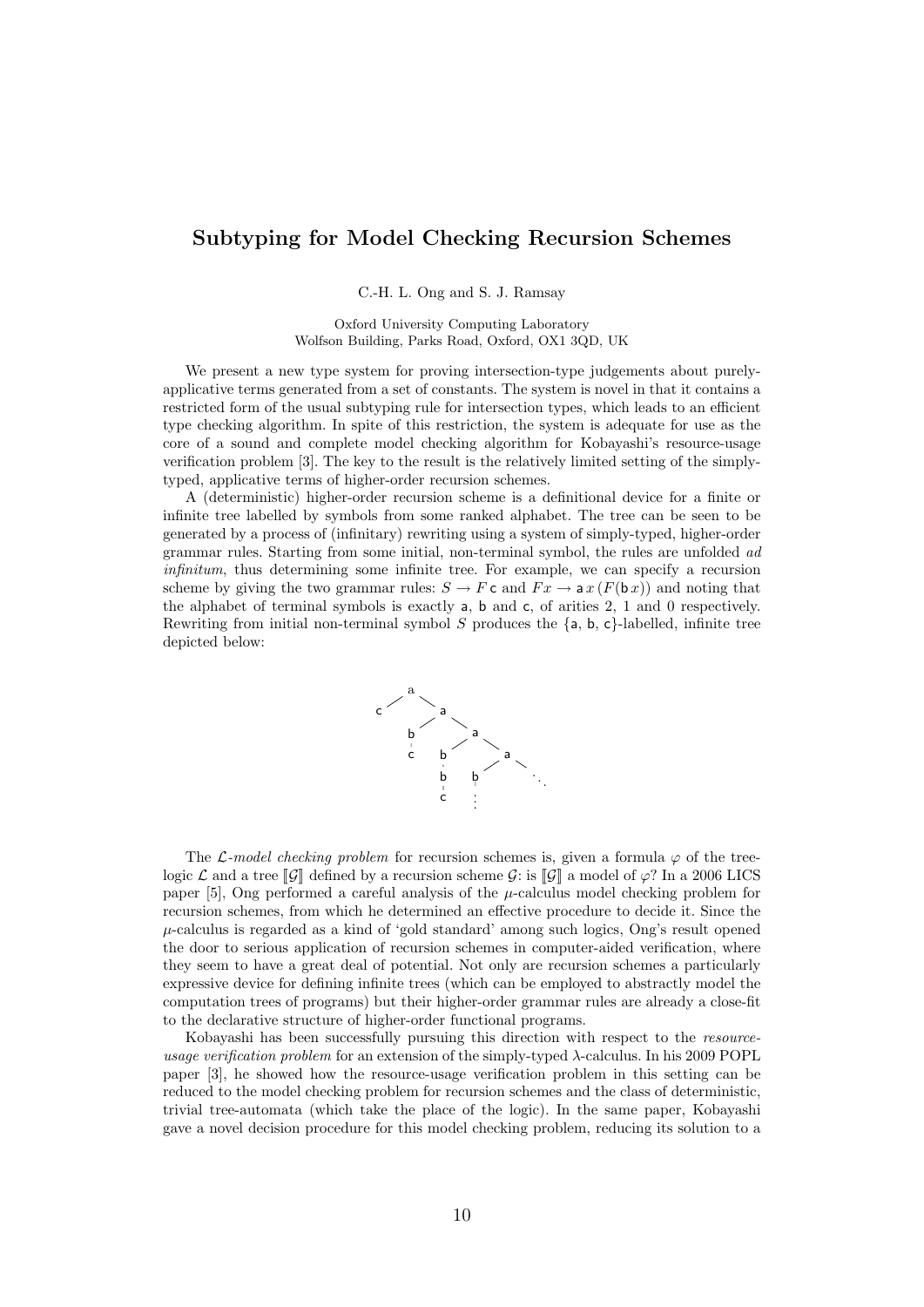type inference problem in an intersection type system. The model checking problem has a positive solution if and only if the recursion scheme is typable in an intersection type system determined by the automaton. The procedure searches for types in order to provide a witness to the claim, employing type checking to assess the correctness of candidate solutions.

Later in the same year Kobayashi presented a refinement of this algorithm that was highly optimised in order to make it practically efficient [2]. This work was borne out by a tool, TRecS, that implemented the algorithm and was used to verify a variety of example recursion schemes, derived both from verification literature and OCaml source code. Kobayashi noted that, in order to scale effectively at higher orders, it was necessary to leverage the natural subtype ordering on the intersection types so that the search space for inference could be pruned wherever possible. Our work elaborates upon this note, presenting a new intersection type system that allows reasoning about subtype inequalities whilst retaining an efficient type checking algorithm.

Intersection type systems extend the vocabulary of simple type systems by introducing an additional connective '∧' to denote the intersection of two types. Hindley gives a good introduction to the subject in [1]. Roughly speaking, an inhabitant of a type  $\sigma \wedge \tau$  can be seen to inhabit both  $\sigma$  and  $\tau$ . This interpretation gives an obvious subtype ordering with, for example,  $\sigma \wedge \tau \leq \sigma$ ,  $\sigma \wedge \tau \leq \tau$  and  $\sigma \to \tau \leq \sigma' \to \tau'$  just if  $\sigma' \leq \sigma$  and  $\tau \leq \tau'$ . Although in the literature there have been many formulations of intersection type systems which appeal to the subtype ordering in order to construct derivations, the emphasis is rarely on defining systems that admit efficient type checking. By considering only subtyping with respect to the purely applicative terms (which is made possible in the setting of recursion schemes) we were able to design a somewhat more restricted type system than those previously reported – allowing instances of subtyping only in arguments at application – but which retains the properties desirable for model checking.

Our goal was to restrict the form of typing derivations so that they became amenable to proof search. In fact, the system has a strong form of the subformula property, which gives rise to a short, recursive algorithm for type checking. When the time to decide the subtype relation is bounded above by a constant, the procedure's worst case time complexity is linear in the product of the size of the type to be checked and the size of the typing environment. Furthermore, a type-checking algorithm for Kobayashi's original system (without subtyping) can be seen as an instance of the same scheme when subtyping is replaced by 'subsetting'.

We hope to integrate the type checking algorithm into our own implementation of Kobayashi's algorithm, due to Nistor [4], which is to serve as a test-bed for a number of other experimental extensions we have planned for the future.

- 1. HINDLEY, J. R. Types with intersection: An introduction. Formal Aspects of Computing 4 (1992), 470–486.
- 2. Kobayashi, N. Model-checking higher-order functions. In PPDP '09: Proceedings of the 11th ACM SIGPLAN conference on Principles and practice of declarative programming (New York, NY, USA, 2009), ACM, pp. 25–36.
- 3. Kobayashi, N. Types and higher-order recursion schemes for verification of higher-order programs. In POPL '09: Proceedings of the 36th annual ACM SIGPLAN-SIGACT symposium on Principles of programming languages (New York, NY, USA, 2009), ACM, pp. 416–428.
- 4. Nistor, L. N. Model-checking higher-order recursion schemes. Master's thesis, Oxford University Computing Laboratory, 2009.
- 5. Ong, C.-H. L. On model-checking trees generated by higher-order recursion schemes. In LICS '06: Proceedings of the 21st Annual IEEE Symposium on Logic in Computer Science (Los Alamitos, CA, USA, 2006), IEEE Computer Society, pp. 81–90.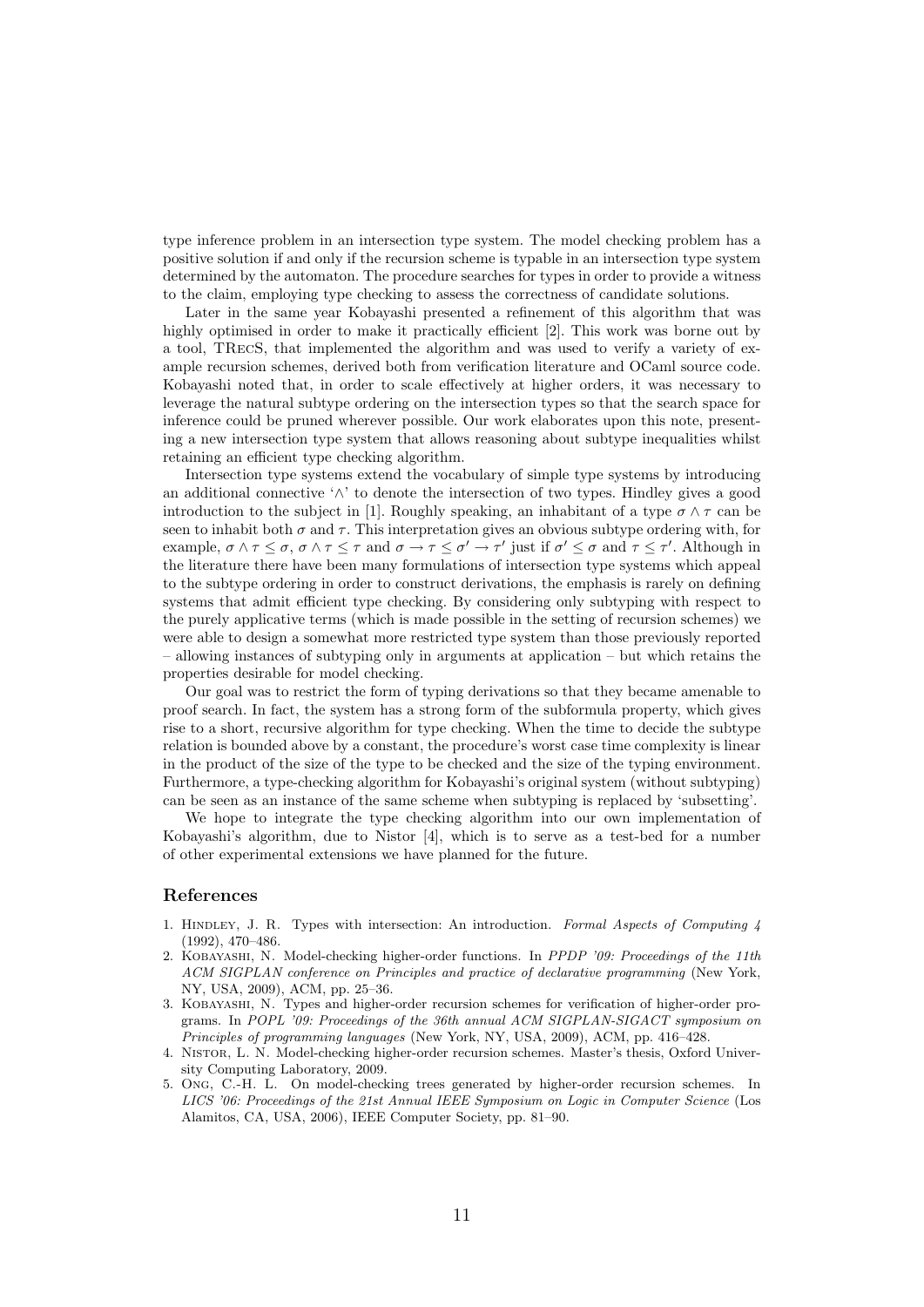# <span id="page-12-0"></span>HOMER: a Higher-order Observational equivalence Model checkER

David Hopkins

Oxford University Computing Laboratory Wolfson Building, Parks Road, Oxford, OX1 3QD, UK

### 1 Introduction

We present HOMER, [4], an observational equivalence checker for higher-order programs. Observational equivalence is a compelling notion of program equivalence. Two programs are considered equivalent just if, in every program context, substituting one term for the other does not result in any observable difference in the computational outcome. Our language of study is Idealized Algol (IA), [8], a prototypical programming language combining both functional and imperative features. IA can be thought of as a call-by-name variant of core ML. In particular we consider the third-order fragment of IA, including iteration. Perhaps surprisingly, observational equivalence of this fragment is decidable, [5]. (However, at fourthorder observational equivalence becomes undecidable, [6].)

Example 1 Consider the programs  $P_1 \equiv$  new  $x := 0$  in  $\{p(x := 1);$  if  $!x = 1$  then  $\Omega$  else skip and  $P_2 \equiv p \Omega$ . Here  $\Omega$  is the immediately diverging program and p is some function (to be defined by the context) which takes a command as an argument and returns another command. In both  $P_1$  and  $P_2$ , if p ever runs its argument, then the computation as a whole will diverge. However, if p terminates without evaluating its argument then the computation terminates. Hence, the two programs are observationally equivalent. This shows that there is no program which can evaluate its argument and then undo all of its side effects.

Example 2 Consider the programs

 $M_1 \equiv$  fun  $F : (exp \rightarrow exp) \rightarrow exp$ . new x in {F (fun y : exp. if ! $x = 0$  then  $x := y$  else  $x := y - 1$ ; !x)}  $M_2 \equiv \text{fun } F : (exp \rightarrow exp) \rightarrow exp$ . F (fun  $y : exp$  . new  $x$  in {if ! $x = 0$  then  $x := y$  else  $x := y - 1$ ; ! $x$ }}  $M_3 \equiv$  fun  $F : (exp \rightarrow exp) \rightarrow exp . F$  (fun  $y : exp . y$ )

In  $M_1$  the value of x will be maintained if F calls its argument multiple times. However, in  $M_2$  its value will be reset to 0 each time. So in  $M_2$  the guard is always true and so the inner function acts as the identity. Hence  $M_1 \ncong M_2 \cong M_3$ . This shows that scope extrusion fails in IA.

### 2 Homer

Homer takes two IA programs and checks if they are observationally equivalent. It works by compiling programs into Visibly Pushdown Automata (VPA), [2], which are a precise representation of the program's fully abstract game semantics, [1]. The tool then passes the resulting automata to a VPA toolkit which we have implemented to test for their equivalence.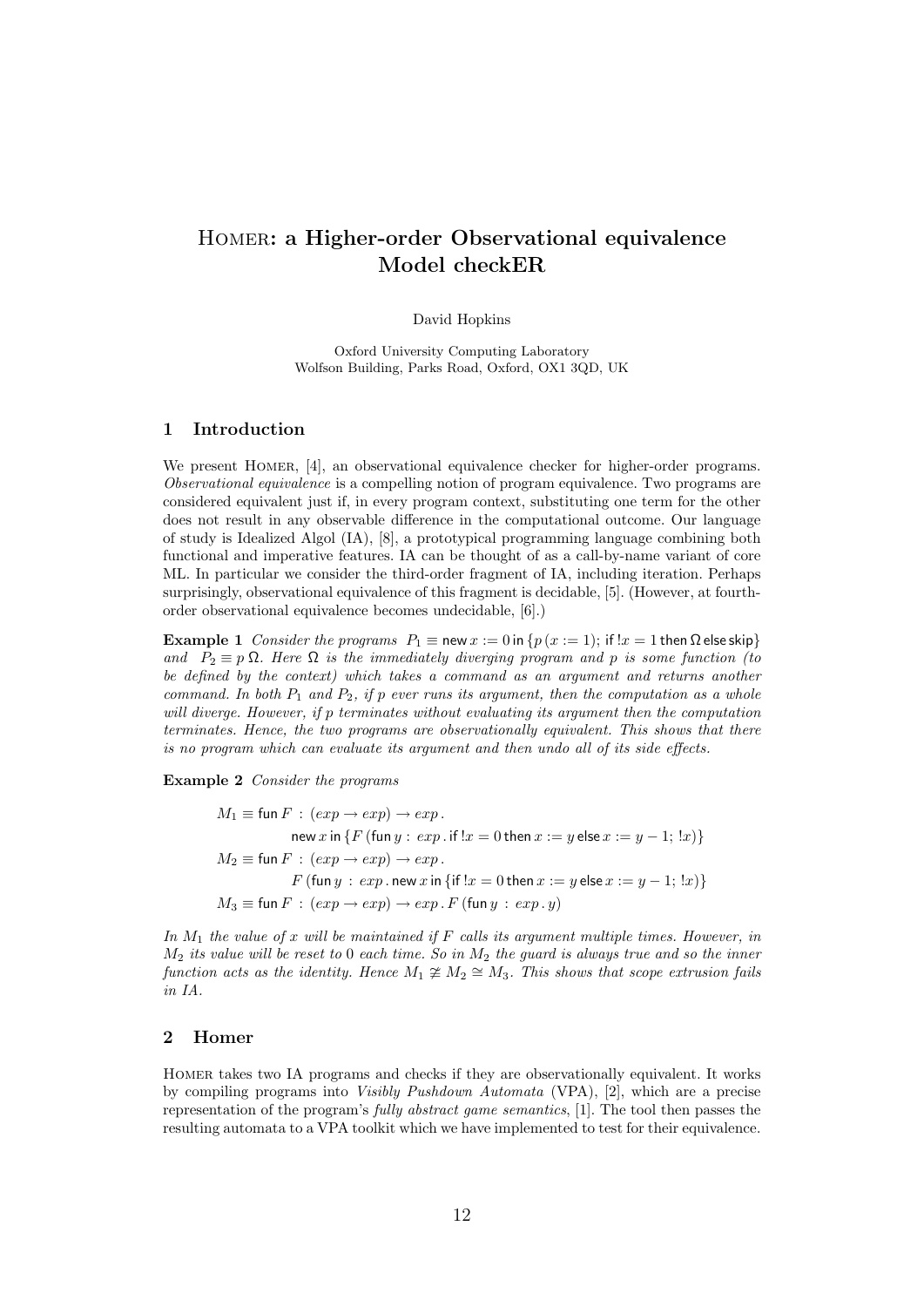Thanks to the fully abstract semantics, it is known that observational equivalence reduces to the VPA Equivalence Problem. Our checker is thus sound and complete; because it model checks open terms, our approach is compositional. Further, if the two terms are not equivalent, Homer will produce both a game-semantic and an operational-semantic counterexample, in the form of a play and a separating context respectively. It can also model check regular properties (such as those describable by LTL formulas) by checking if the language of the VPA-translate of the program is included in that of the formula, provided as a regular expression. To our knowledge, Homer is the first implementation of a model checker for 3rd-order programs.

### 3 Extensions

Homer works very well on small examples but runs into the state space explosion problem on larger programs. One approach to overcoming this, which worked well for a similar tool, Mage, [3], is to use laziness. This is particularly effective when trying to solve reachability problems rather than equivalence as we may be able to get away with only partially constructing the model. Directly using the techniques from Mage is not possible, since it only deals with finite automata whereas Homer works with VPA. The presence of a stack significantly increases the difficulty of a lazy compilation, as it is not obvious whether a particular pop-transition can ever be taken when you are only presented with local information. However, by carefully analysing the compilation and the shape of the resulting VPA, we have come up with a lazy algorithm which significantly speeds up HOMER's reachability testing.

Finally an interesting challenge is switching to call-by-value in order to get a language closer to standard ML. Call-by-value IA, known as RML, is rather trickier to reason about than the call-by-name version. For example, in normal IA, every time a new variable is declared it has a definite scope. However, just by converting to call-by-value allows us to pass variable locations out of the scope they are declared in. This complication leads to undecidability with much smaller language fragments than in IA. Even at order two, observational equivalence is undecidable, [7]. For a small fragment of second-order RML, it is known that the problem can be reduced to that of equivalence of regular expressions. We believe we can utilise the power of VPA (and possibly DPDA, [9]) to extend this result and hope to integrate the results into Homer.

- 1. Abramsky, S., and McCusker, G. Linearity, sharing and state: a fully abstract game semantics for idealized algol with active expressions. In Algol-like languages, Birkhauser (1997).
- 2. Alur, R., and Madhusudan, P. Visibly pushdown languages. In STOC (2004).
- 3. Bakewell, A., and Ghica, D. R. On-the-fly techniques for game-based software model checking. In TACAS (2008).
- 4. Hopkins, D., and Ong, C. H. L. Homer: A higher-order observational equivalence model checker. In CAV (2009).
- 5. Murawski, A., and Walukiewicz, I. Third-order idealized algol with iteration is decidable. In FOSSACS (2005).
- 6. Murawski, A. S. On program equivalence in languages with ground-type references. In LICS (2003).
- 7. Murawski, A. S. Functions with local state: regularity and undecidability. Theor. Comput. Sci. (2005).
- 8. REYNOLDS, J. C. The essence of Algol. In Algorithmic Languages (1981).
- 9. STIRLING, C. Decidability of DPDA equivalence. Theor. Comput. Sci. (2001).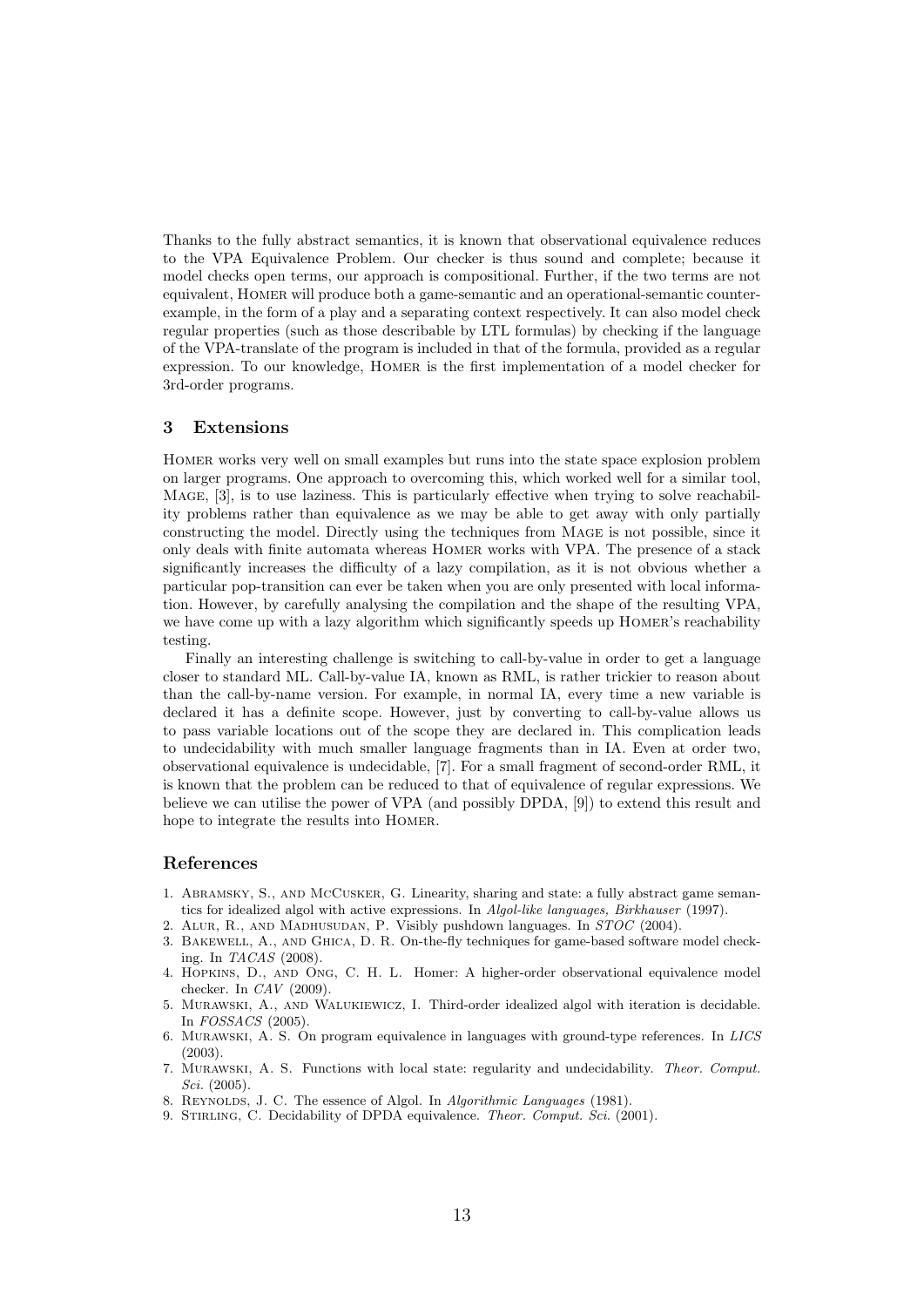## <span id="page-14-0"></span>Faster FDR Counterexample Generation Using SAT-Solving<sup>∗</sup>

#### Hristina Palikareva∗∗

Oxford University Computing Laboratory, Oxford, UK

## 1 Introduction

Model checking techniques can be partitioned into those which are *symbolic*, based on abstract representation of sets of states, and those which are based on explicit examination of individual states. The former generally represent sets of states as Boolean formulae and use techniques such as SAT-solving and BDD manipulation to check properties. The latter can be enhanced by techniques such as partial-order reductions, CEGAR, hierarchical state-space compression, etc. The main obstacle when applying both approaches in practice is the state-space explosion problem by which the number of states in a concurrent system grows exponentially with the number of its parallel components.

The general problem we investigate is refinement checking in the process algebraic settings and, more specifically, in the context of CSP [Hoa85,Ros98]. Unlike in conventional model checking, where specifications are generally defined as formulae in some kind of temporal logic, in process algebras both specifications and implementations are modelled as processes. Refinement checking reduces then to checking for reverse containment of behaviours and, therefore, to reverse language inclusion.

FDR  $[Ros94, G<sup>+</sup>05]$  is a well-established tool for refinement checking of CSP. When deciding whether an implementation process Impl refines a normalised specification process Spec, FDR traverses the Cartesian product of the state spaces of *Spec* and *Impl* in a BFS manner, checking for compatibility of mutually reachable states. Hence, until now, FDR has followed the explicit model checking approach. There has been, however, some work on symbolic model checking of CSP [PY96,SLDS08], based on compositional encoding of CSP processes.

#### 2 Bounded Refinement Checking

Bounded model checking (BMC) [BCCZ99] is a flourishing symbolic model checking technique that focuses on searching for counterexamples of bounded length only. The underlying idea is to fix a bound k and unwind the model for  $k$  steps, thus considering behaviours and counterexamples of length at most  $k$ . In practice, BMC is conducted iteratively by progressively increasing  $k$  until a counterexample is detected,  $k$  reaches a precomputed *completeness* threshold indicating that the model satisfies the specification, or the problem becomes intractable. At each step, the corresponding part of the model is encoded into a SAT instance and counterexamples, if any, are generated using SAT-solving techniques. Note that without knowing the completeness threshold, the BMC algorithm is incomplete. Hence, BMC is mostly suitable to detecting bugs, not to full verification (proving absence of bugs).

We address the problem of applying BMC to concurrent systems involving the interaction of multiple processes running in parallel. We adapt the BMC framework to the context of CSP and FDR, yielding bounded refinement checking. Therefore, we exploit the SATsolver to decide bounded language inclusion as opposed to bounded reachability of error states, as in most existing model checkers. Within the scope of this talk, we only consider the translation of *trace* refinement to SAT checking. We propose a Boolean encoding of CSP processes resting on FDR's hybrid two-level approach for calculating the operational semantics using supercombinators. Since the original syntactic translation of BMC to SAT cannot be applied directly to the context of CSP, we present a semantic translation algorithm based on watchdog transformations [RGM<sup>+</sup>03].

<sup>∗</sup>Based on a paper presented at AVoCS'09, see

- http://web.comlab.ox.ac.uk/people/Hristina.Palikareva/publications/avocs 09.pdf
- ∗∗Joint work with Joel Ouaknine and Bill Roscoe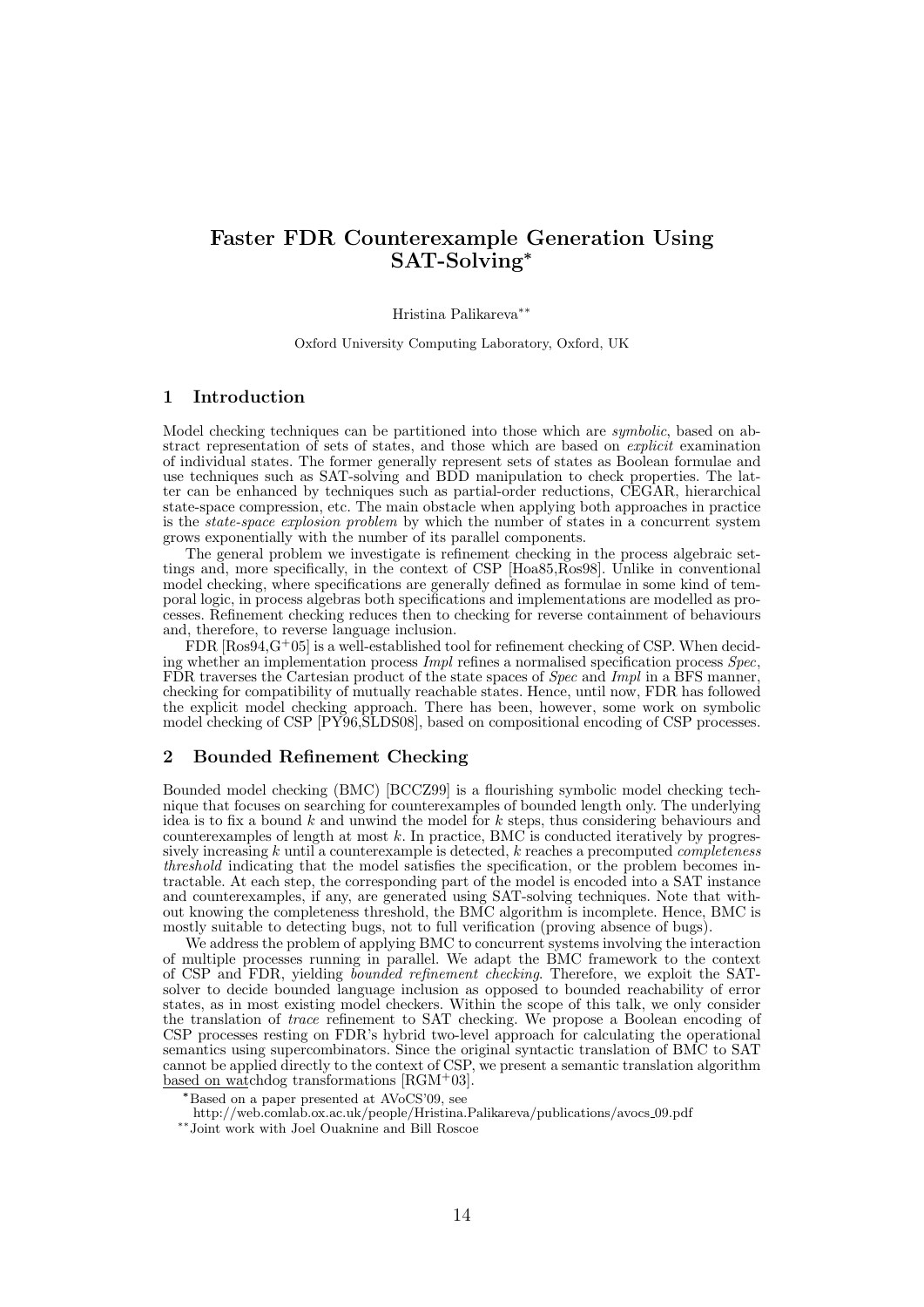

Fig. 1. Experimental Results

#### 3 Experimental Results

We have developed a prototype tool SymFDR which, when combined with state-of-theart SAT-solvers such as MiniSAT [ES03], sometimes outperforms FDR by a significant margin when finding counterexamples. We compare the performance of SymFDR with that of FDR, FDR used in a bounded DFS mode, PAT [SLD08] and, in some cases, NuSMV, Alloy Analyzer and straight SAT encodings. On some test cases, such as peg solitaire and the chess knight tour, SymFDR's performance is very encouraging, coping with problems that are beyond FDR's capabilities. In general, though, FDR outperforms SymFDR, particularly when a counterexample does not exist. We conclude that SymFDR is likely to outperform FDR in large combinatorial problems for which a solution exists, the length of the longest solution is relatively short (growing at most polynomially) and is predictable in advance. The search space of those problems can be characterised as very wide (with respect to BFS), but relatively shallow. We suspect that problems with multiple solutions also induce good SAT performance. Experiments with the towers of Hanoi suggest that SAT-solving techniques offer advantages up to a certain threshold and weaken afterwards.

#### 4 Future Work

We envision several directions for future work. We intend to implement McMillan's algorithm combining SAT and interpolation techniques to yield complete unbounded refinement checking [McM03]. This method has proven to be more efficient for positive BMC instances (instances with no counterexamples) than other SAT approaches. Other avenues for further enhancing FDR's performance include partial-order reductions and CEGAR.

- [BCCZ99] Armin Biere, Alessandro Cimatti, Edmund M. Clarke, and Yunshan Zhu. Symbolic model checking without BDDs. In TACAS, 1999.
- [ES03] Niklas Een and Niklas Sorensson. An extensible SAT-solver. In SAT, 2003.<br>[G<sup>+</sup>05] Michael Goldsmith et al. Failures-Divergence Refinement. FDR2 User Man
- Michael Goldsmith et al. Failures-Divergence Refinement. FDR2 User Manual. Formal Systems (Europe) Ltd., June 2005.
- [Hoa85] C. A. R. Hoare. Communicating sequential processes. Comm. of the ACM, 21, 1985.
- [McM03] Kenneth L. McMillan. Interpolation and SAT-based model checking. In CAV, 2003. [PY96] A. Parashkevov and J. Yantchev. ARC - a tool for efficient refinement and equivalence
- checking for CSP. In AAPP, 1996. [RGM<sup>+</sup>03] A. W. Roscoe, M.H. Goldsmith, N. Moffat, T. Whitworth, and I. Zakiuddin. Watchdog
	- transformations for property-oriented model checking. In FME, 2003.
	- [Ros94] A. W. Roscoe. *Model-checking CSP*, chapter 21. Prentice-Hall, 1994.<br>[Ros98] A. W. Roscoe. *The theory and practice of concurrency*. Prentice Hal
	- [Ros98] A. W. Roscoe. The theory and practice of concurrency. Prentice Hall, 1998. [SLD08] Jun Sun, Yang Liu, and Jin Song Dong. Model checking CSP revisited: Introducing a
	- process analysis toolkit. In ISoLA, 2008.
	- [SLDS08] Jun Sun, Yang Liu, Jin Song Dong, and Jing Sun. Bounded model checking of compositional processes. In TASE, 2008.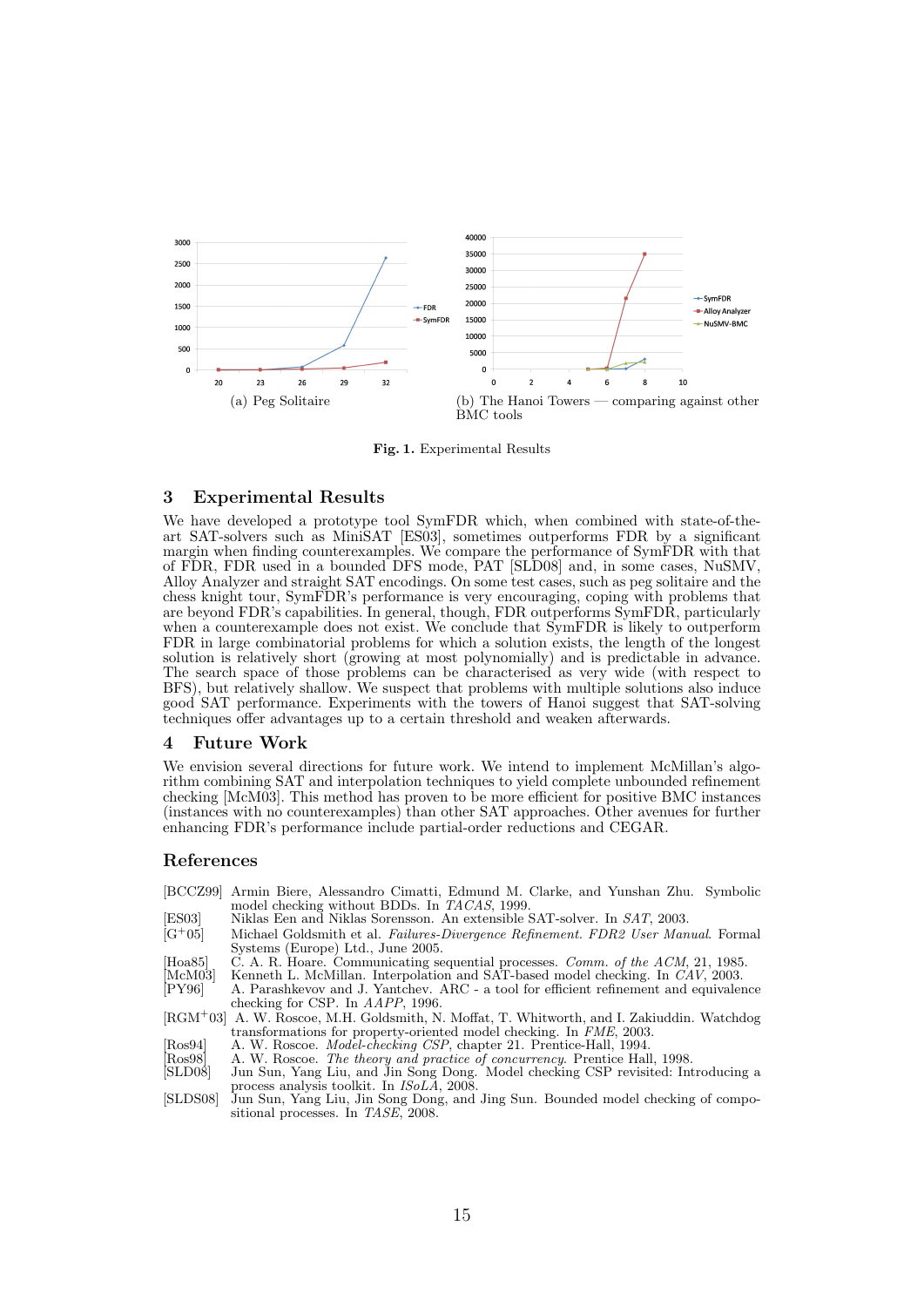## <span id="page-16-0"></span>Reachability in Parametric One-Counter Automata

Christoph Haase

Oxford University Computing Laboratory Wolfson Building, Parks Road, Oxford, OX1 3QD, UK

## Intoduction

The ubiquitousness of computer systems in our everyday life means that we rely more and more on their functional correctness. In particular in application areas such as air or road traffic, we cannot accept faulty systems as they can cause fatal consequences when taking responsibilities for the life and health of humans. Model checking [1] is a verification technology that came up in the last 25 years and has successfully been used to verify systems on an industrial scale. Its biggest advantage in comparison to other technologies is that it provides a way to automatically prove the absence of errors in computer systems. In order to model check a system, one constructs a conservative abstraction of it and provides the property to be verified in some specification language. Such a property could for example be that there is no trace in the system that reaches a bad state starting from an inital state. A model checker can be used to algorithmically prove or disprove a property on the abstract model. In case the property does not hold, the model checker provides a counter example that shows an erroneous behavior of the system.

Traditionally, an abstracted system consists of a finite number of states and configurations and allows for checking specifications regarding the relative order in which events in the original system occur. Although this abstraction is sufficient for checking most safety properties, it is too coarse when one is interested in verifying quantitative properties of a system. To overcome this drawback, extensions of finite state systems with timing information, weights or probabilities have been proposed and successfully applied in real-world applications. The main challenge in verifying these extended systems is that their set of possible configurations often becomes infinite, which makes it impossible to algorithmically prove properties by naively exploring all possible configurations.

In this paper we are going to give a short account on some recent work on the computational complexity of deciding reachability in parametric one-counter automata. Such automata extend classical non-deterministic finite state automata with one counter over the natural numbers. When taking a transition, the counter can be tested for zero, or incremented or decremented by some integer or parametric value. The reachability problem asks, whether there exists a valuation of the parameters such that a final configuration is reachable from an initial configuration. One-counter automata can be used to model systems that consume goods, e.g. energy or dollars, and whose concrete behaviour depends on parameters provided by the environment. Determining a reachability problem can then be seen as an answer to the question whether there exists an environment that allows for reaching some good or bad configuration in the system.

The interested reader is refered to [2] for the full version of this paper.

### Parametric One-Counter Automata

A parametric one-counter automaton A is a tuple  $\mathcal{A} = \langle Q, \Delta, P \rangle$ , where Q is the finite set of states and P is a finite set of parameters. The transition relation is  $\Delta \subseteq Q \times COp \times Q$ ,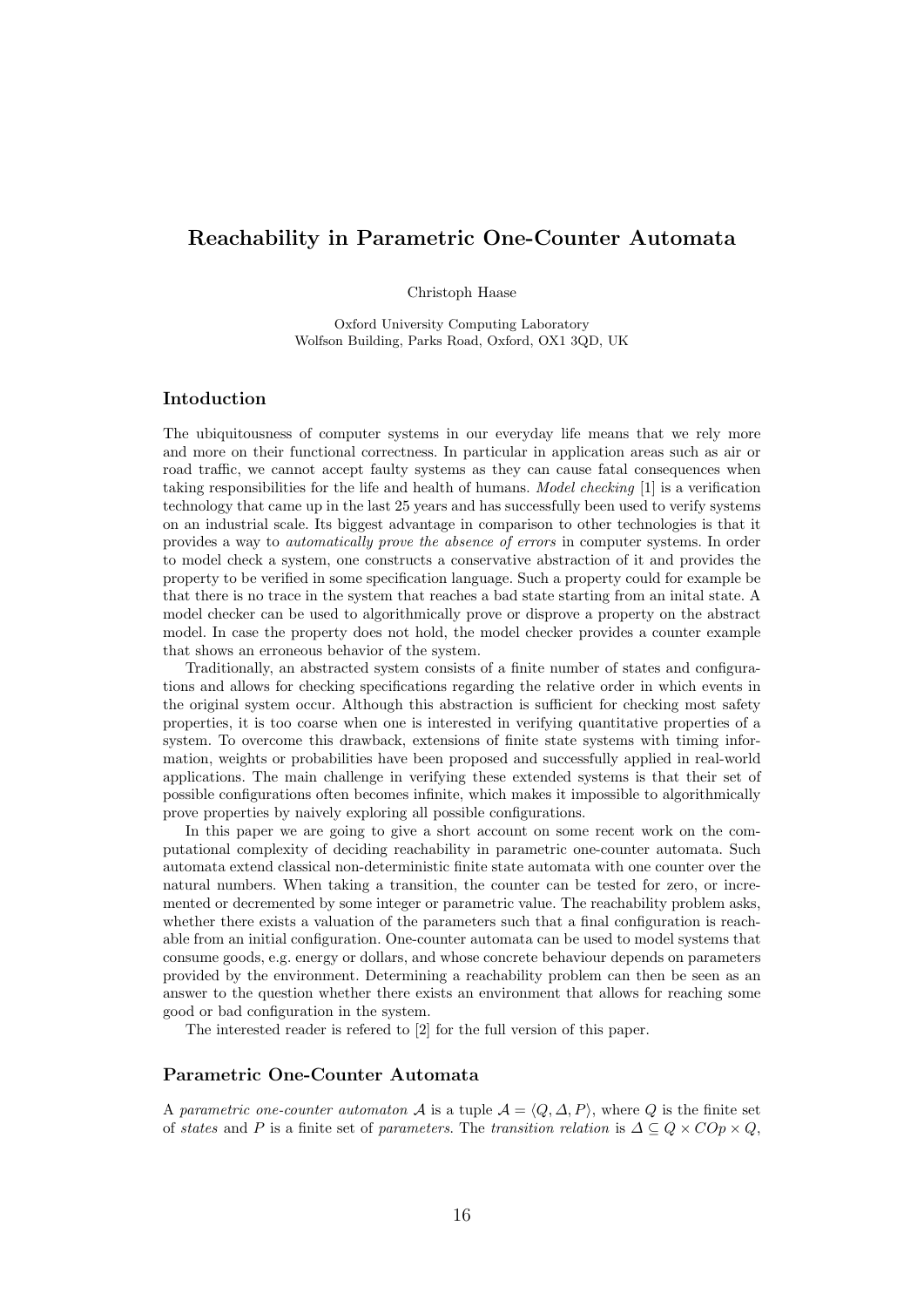

Fig. 1. An example of a one-counter automaton. Instantiating  $a$  with 4 and  $b$  with 1 would allow for reaching the configuration  $(s_5, 0)$  starting from the configuration  $(s_1, 0)$ .

where  $COp := \{add(z) : z \in \mathbb{Z}\} \cup \{add(p) : p \in P\} \cup \{add(-p) : p \in P\} \cup \{zero\}$  is the set of counter operations. The add operations can add some integer or parametric value to the counter and the zero operation can test the counter value for zero.

A valuation  $v : P \to \mathbb{Z}$  assigns to each parameter some integer value. Given a one-counter automaton A and a valuation v, a run from  $q_1 \in Q$  to  $q_n \in Q$  is a sequence of configurations  $(q_1, 0) \rightarrow (q_2, c_2) \rightarrow \cdots \rightarrow (q_n, 0)$  such that every  $c_i$  is greater or equal to zero and for each pair  $(q_i, c_i), (q_{i+1}, c_{i+1})$  there is some  $(q_i, cop, q_{i+1}) \in \Delta$  such that  $c_{i+1} = c_i + z$  if  $cop = add(z), z \in \mathbb{Z}; c_{i+1} = c_i + v(p)$  if  $cop = add(p), c_{i+1} = c_i - v(p)$  if  $cop = add(-p),$  $p \in P$ ; and  $c_i = c_{i+1} = 0$  if  $cop = zero$  for  $1 \leq i < n$ . As an example, consider the onecounter automaton shown in Figure 1. Setting  $v(a) := 4$  and  $v(b) := 1$  would allow for the following run:  $(s_1, 0) \rightarrow (s_2, 5) \rightarrow (s_3, 1) \rightarrow (s_1, 2) \rightarrow (s_2, 7) \rightarrow (s_4, 0) \rightarrow (s_5, 0)$ .

Given two states  $q_i, q_f \in Q$ , the reachability problem is to determine whether there exists a valuation of the parameters such that there exists a run starting in  $(q_i, 0)$  and ending in  $(q_f, 0)$ . Observe that there is no a priori bound on the values the parameters can take, which makes it hard to decide when to "stop looking for possible values." Nevertheless, it follows from [2] that the problem is decidable, even with a relatively low complexity:

#### Theorem 1. The reachability problem for parametric one-counter automata is NP-complete.

An explanation of this result would go beyond the scope of this short article. Roughly speaking, one can find a general pattern in every run of any one-counter automaton that allows for translating the reachability problem into a formula of polynomial size in the existential fragment of Presburger arithmetic [3]. Satisfiability in this fragment is NP-complete, which gives the upper bound. The lower bound follows from a reduction from the SUBSETSUM problem, when numbers are encoded in binary and even if there are no parameters involved.

Regarding future work, we would like to investigate the decidability and complexity of model checking specifications written in temporal logics such as CTL against parametric one-counter automata.

- 1. Clarke, E. M., Grumberg, O., and Peled, D. A. Model Checking. The MIT Press, January 1999.
- 2. Haase, C., Kreutzer, S., Ouaknine, J., and Worrell, J. Reachability in succinct and parametric one-counter automata. In Proceedings of the 20th International Conference on Concurrency Theory (CONCUR09) (September 2009), M. Bravetti and G. Zavattaro, Eds., vol. 5710 of Lecture Notes in Computer Science, Springer, pp. 369–383.
- 3. Lipshitz, L. The diophantine problem for addition and divisibility. Transaction of the American Mathematical Society 235 (1976), 271–283.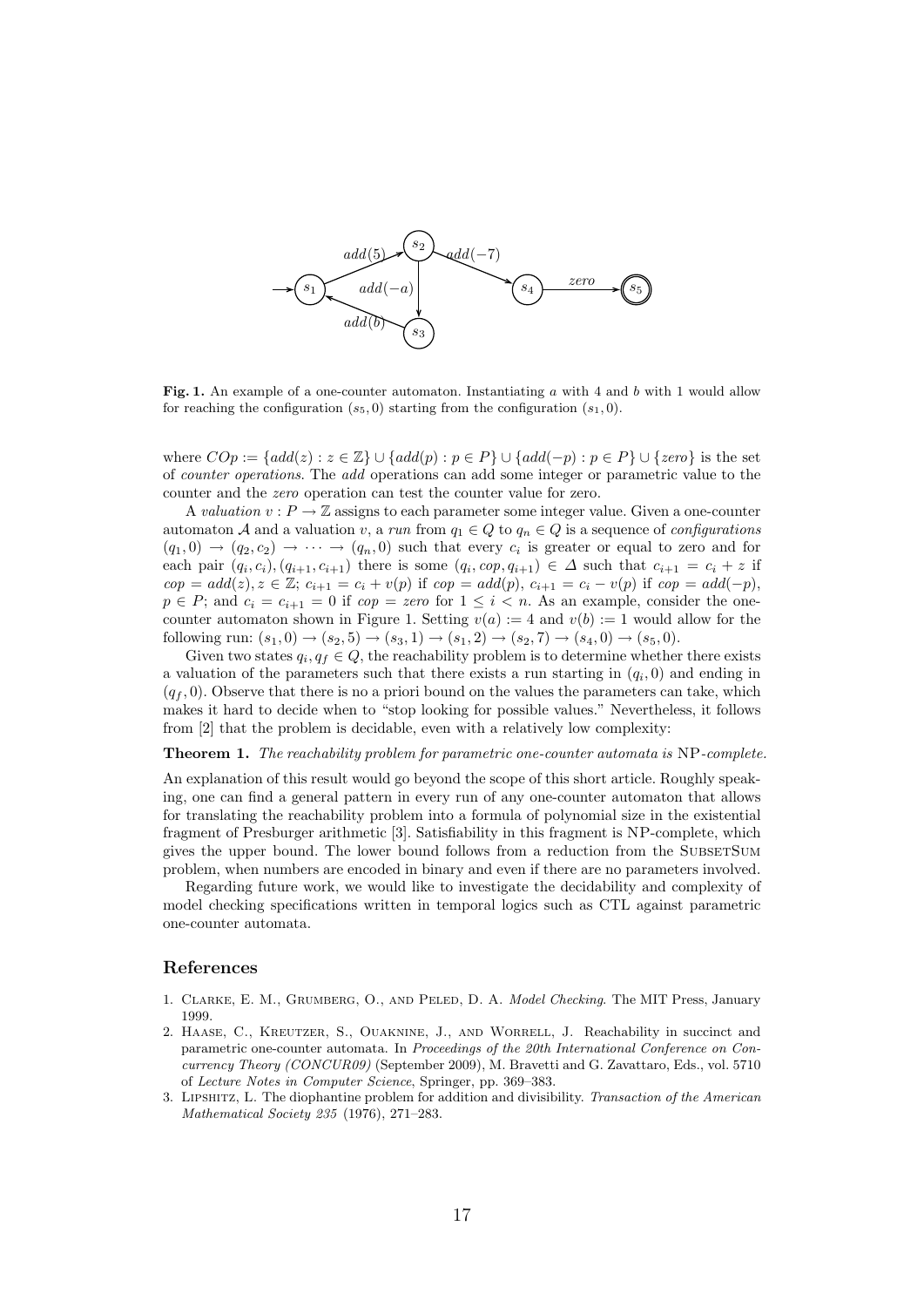# <span id="page-18-0"></span>Investigating Formal Database Design Using Z and Templates

Nicolas Wu

Oxford University Computing Laboratory Wolfson Building, Parks Road, Oxford, OX1 3QD, UK

Relational databases [2] that support querying systems such as SQL have become commonplace in managing large amounts of data in nearly every context where the storage and retrieval of information is required. The design of these databases typically involves the use of diagramatic representations of the database, and relationship-entity diagrams are often used to capture the way in which data is related within the database. Although good at capturing this aspect of a database specification, these approaches do little to assist in the expression of constraints that may exist within the system, and the automatic verification of constraint satisfaction is, at best, an afterthought in these frameworks.

Our research is concerned with the accurate representation of integrity constraints as predicates in a notation that supports the reasoning of those constraints. Capturing integrity constraints is in itself useful, but doing so in a formal language that allows the mechanical analysis and manipulation of those conditions has the potential to provide assurance of certain properties of the database at the design stage, rather than through consistency checks before transactions commit. To this end, the Z notation [8, 9] is a respectable candidate as a means of working with constraints, since Z schemas have been shown to effectively capture these constraints and verify that they are sound, and both have their roots in predicate calculus and set theory. Indeed, several authors have made use of this connection in an educational context [5, 3], by leveraging not only the logical and philosophical common ground of the two notations, but also the structural similarities that they share.

The common form of a database schema described in Z might be as in the following example, where the schema BOOK serves as a constrained description of a particular book instance, and *Book* represents a relational schema with constraints on the primary key:

 $BOOK \cong [book_{id} : \mathbb{N}; title : TITLE; author : NAME;$  $conies : \mathbb{N}: \text{ missing : } \mathbb{N} \text{ | } \text{conies } > \text{ missing}$ 

 $Book \cong [books : \mathbb{P} \, BOOK \mid \forall \, b_1, b_2 : books \bullet \, b_1 \ldots \bullet \, b_2 \ldots \bullet \, b_2]$ 

Since the design of the relational model of data finds its roots in predicate logic and set theory—foundations that are shared with the formal specification notation Z—it is of little surprise that the two make such a good pairing. Indeed, significant research in this area has already been undertaken by several authors [6, 4].

Despite the formality of the models presented in the literature, one problem remains with this approach: the specification at the meta-model level of the schemas above cannot be formalised in Z in a way that preserves the syntactic similarity between the database schemas and the representation in Z, since this would require a higher-order logic [7]. The problem with our solution is that our first try at a description has indicated a means of producing database specifications in Z, and we have done so by providing an instance of a set of schemas to describe the overall methodology. Although this instance is formal, and descriptive enough for a human to understand and apply in other contexts, there has been no formal description of the general shape of schemas that that should be used for arbitrary relations and databases. Our formal description is too ambiguous for an automated system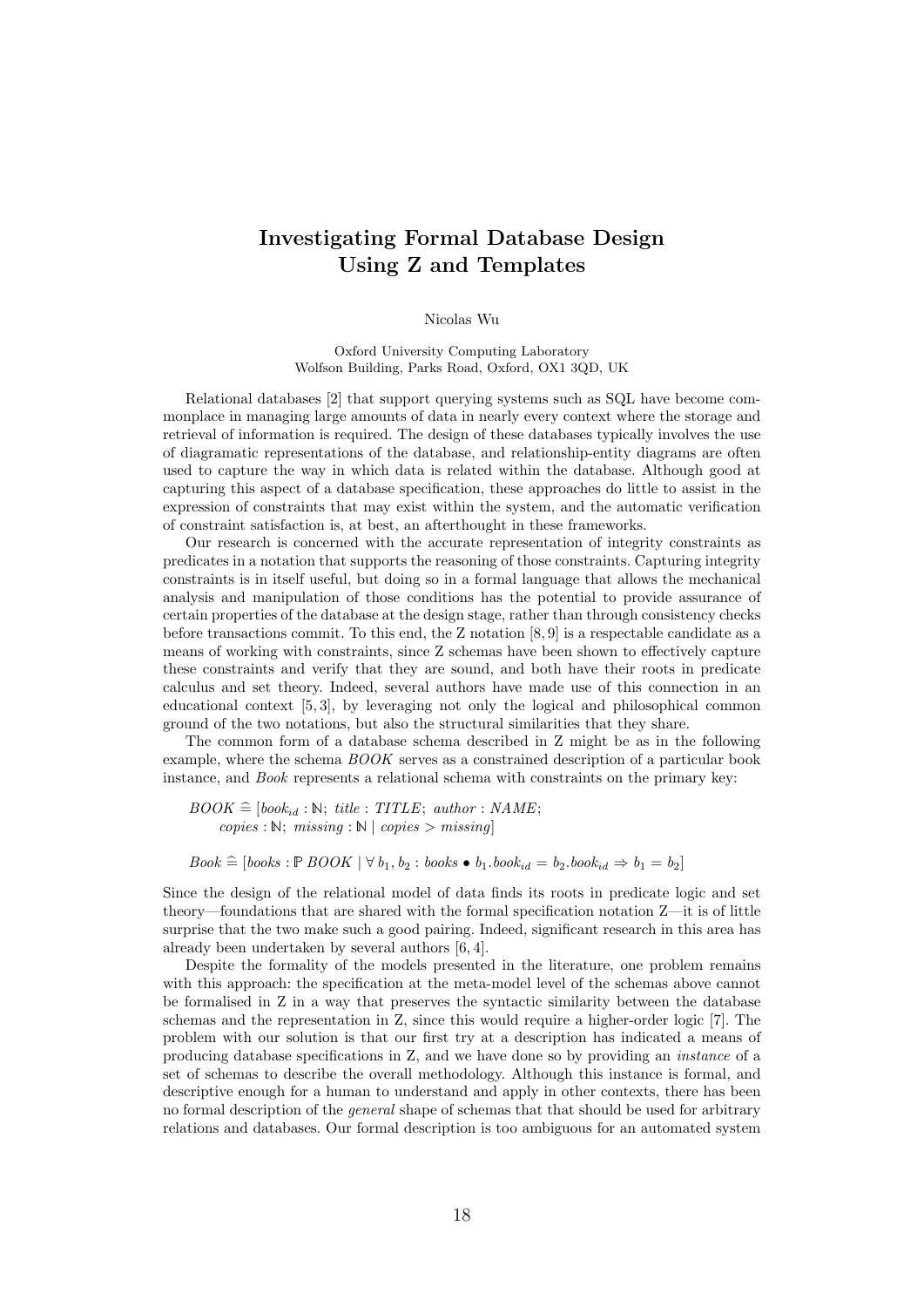to generate relation schemas from some parameterised environment. This is a limitation that all other presentations of database design using Z suffer from. To solve this problem, we suggest the use of a templating system in order to generalise our description through extensive parameterisation.

The Formal Template Language [1], captures the form of sentence fragments in a formal way that allows general instantiation, and supports proofs. Templates allow parametricity without requiring a whole new framework of semantics to be imposed on Z itself. We illustrate the use of the FTL through its application to database design, where the general description of the relation, like the one we had above, can captured by the following templates:

 $\leq RELATION \geq \hat{=} \leq attribute \geq : \leq ATRIBUTE > || \leq constraint > ||$ 

 $\leq$  Relation  $\geq$   $\cong$   $\leq$  relation  $\geq$   $s$  :  $\mathbb{P} \leq$  RELATION  $\geq$  $|\forall r_1, r_2 : \leq$ relation >  $s \bullet r_1 \leq key \geq r_2 \leq key \geq r_1 = r_2$ 

Here, placeholders are delineated by special brackets, written  $\leq$  and  $\geq$ , which indicate identifiers that are to be replaced by fragments of text as indicated in an instantiation environment. Lists of placeholders, written between  $\llbracket$  and  $\rrbracket$ , allow the repetition of template fragments with different mappings for particular placeholders. This has allowed us to explicitly indicate the parts of the schema that are to be specialised for a solution.

As we have already mentioned, a full database specification would include many more schemas than just the relational intention and extension: further schemas are required to instantiate state, and provide operations. By using a carefully constructed set of templates, much overhead can be avoided since schemas with essentially the same structure can be instantiated automatically. Further tedium can be avoided since the FTL can also be used in conjunction with its instantiation calculus to generalise proof obligations with templates. This application of the FTL is novel, and significantly helps in the design of database models in a framework that encourages the use of constraints by design.

- 1. AMÁLIO, N., STEPNEY, S., AND POLACK, F. A Formal Template Language Enabling Metaproof. In Proceedings of FM 2006 (2006), J. Misra, T. Nipkow, and E. Sekerinski, Eds., vol. 4085 of Lecture Notes in Computer Science, Springer, pp. 252–267.
- 2. CODD, E. F. A relational model of data for large shared data banks. Communications of the ACM 13, 6 (1970), 377–387.
- 3. Davies, J. W. M., Simpson, A. C., and Martin, A. P. Teaching Formal Methods in Context. In Proceedings of CoLogNET/FME Symposium on Teaching Formal Methods (2004), vol. 3294 of Lecture Notes in Computer Science, Springer, pp. 185–202.
- 4. de Barros, R. S. M. Deriving Relational Database Programs from Formal Specifications. In Proceedings of FME '94: Industrial Benefit of Formal Methods, vol. 873 of Lecture Notes in Computer Science. Springer, 1994, pp. 703–703.
- 5. Edmond, D. Information Modeling: Specification and Implementation. Prentice-Hall, 1992.
- 6. Gray, D. The Formal Specification of a Small Bookshop Information System. IEEE Transactions on Software Engineering 14, 2 (1988), 263–272.
- 7. Martin, A. P., and Simpson, A. C. Generalising the Z schema calculus: database schemas and beyond. In Proceedings of APSEC 2003 (2003), pp. 28–37.
- 8. Spivey, J. M. The Z notation: A Reference Manual. Prentice-Hall, 1992.
- 9. Woodcock, J. C. P., and Davies, J. W. M. Using Z: Specification, Refinement, and Proof. Prentice-Hall, 1996.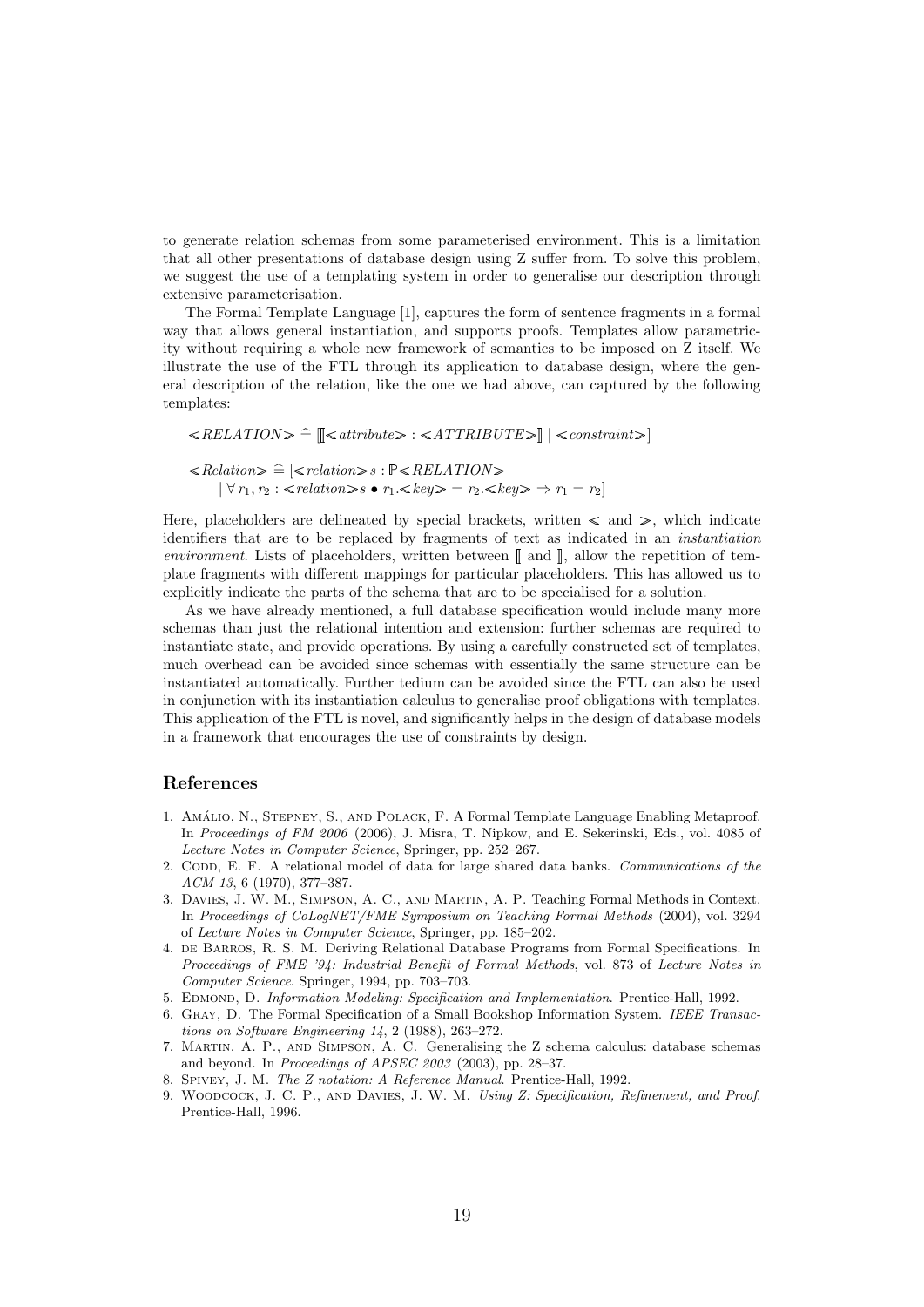# <span id="page-20-0"></span>Checking Model Consistency using Data-Flow Testing

#### Chen-Wei Wang

#### Oxford University Computing Laboratory

An information system is a computing system for the collection and provision of data. Such systems typically hold large amounts of business data. The meaning of these stored data are given through subtle relationships with other data and sophisticated business rules. It is critical that this meaning is properly maintained as the stored data are updated and transformed. If there is a loss of this kind of semantic integrity, then the value of the information and the system itself may be sharply diminished.

To facilitate the development process essential design decisions, including entity associations and semantic integrity constraints, may be usefully captured in a model. We may evaluate the current research from the aspect of how the model is synchronised with its implementation. One approach is model-based development, where the synchronisation is done manually upon changes in either the model or the implementation. Contractual models invariant, pre-, and post-conditions—are documented to express developers' intents, and the corresponding implementation (in, e.g. Java [1] or  $C \#$  [2]) should be constructed in such a way that the system behaviour satisfies the contracts. However, in order to verify formally that the implementation conforms to the model, a large number of proof obligations are required to be discharged by a theorem prover. An alternative approach is model-driven development [3], where the synchronisation is automatic. Model operations are specified as simple data transformations instead of complicated algorithms. Changes are only made to the model as requirements evolve, and a conforming implementation can always be automatically generated through a series of model transformations, based upon assumptions and pre-defined rules about the specific problem domain.

However, if the various structural and integrity constraints expressed in the model are inconsistent, then either the model will admit no implementation, or the implementation produced will not behave according to the intended requirements. In this paper, we are concerned about this issue of model consistency. It is not practical to conduct an exhaustive exploration of the model state space, nor to consider all possible interactions between operations. Instead, we concentrate on inter-method usage patterns of attributes, captured in a set of method call sequences.

We will build upon existing work on Booster [4], a language and compiler based upon B [5] and Z [6], for the automatic generation of object data stores. In Booster, the model interface is object-oriented with features of classes, attributes, and associations. We use first-order predicates to capture business requirements as class invariants, and to describe intended model operations, i.e. methods, as relational constraints between the pre- and postexecution values of attributes. A Booster method may also build upon the intents of other methods by referencing their names.

Our approach consists of two steps. First, we identify for each attribute att call sequences representing att's various inter-method usage patterns, by applying the data-flow testing technique to all methods defined in a given Booster model. Second, we derive a test suite from these call sequences. Each test case is represented as a Boolean constraint, ensuring that invoking the call sequence both demonstrates an inter-method usage of att and maintains the system integrity. We then rely upon the developers to inspect this test suite of constraints. More precisely, they can examine whether each test case constraint is either too weak, too strong, or consistent, with respect to their original understandings about the requirements. They may then take actions accordingly to fix methods or invariants.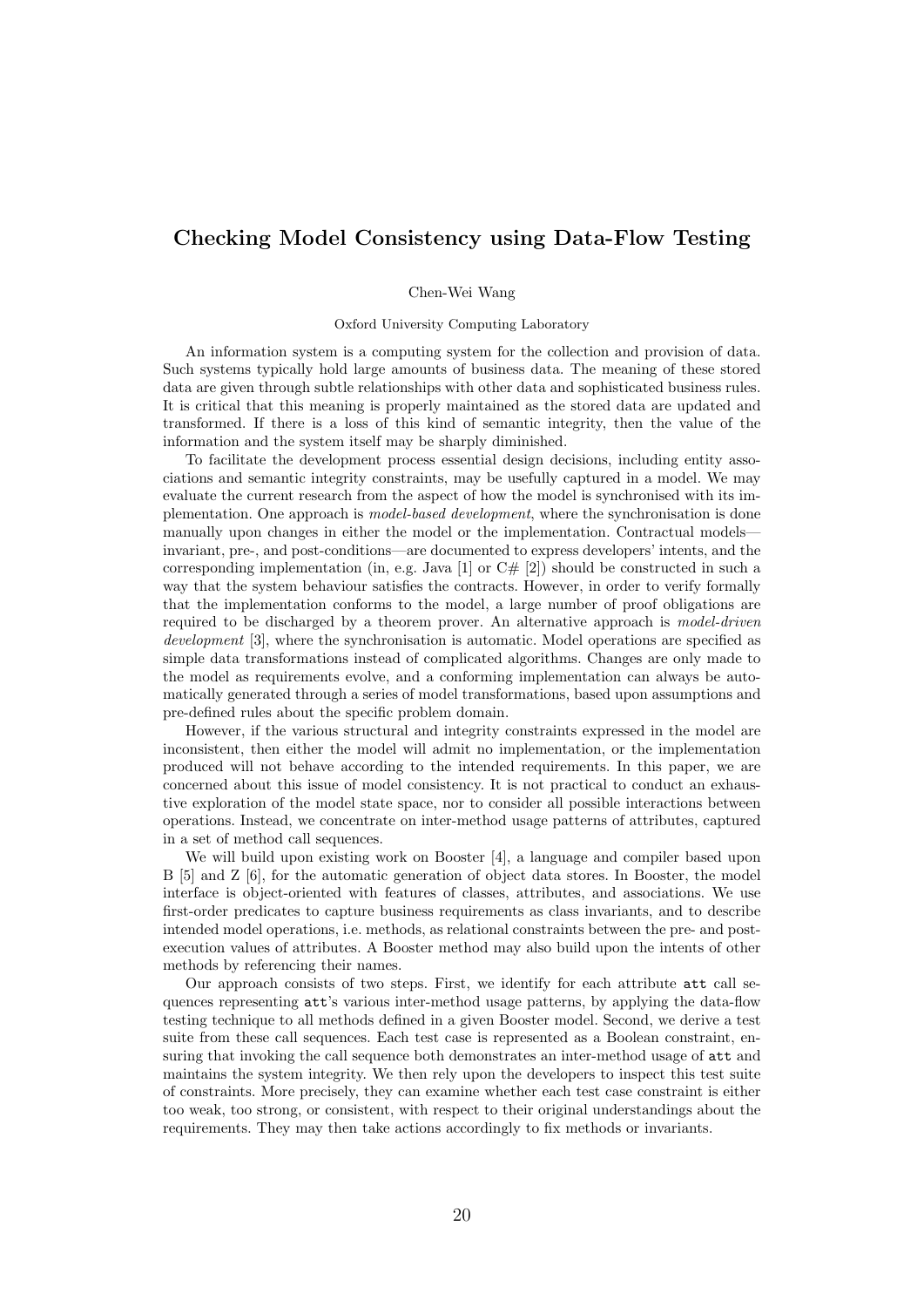As an example, say the value of an attribute att is defined in a method m1

m1  $\{x > 0 \Rightarrow \text{att'} = x + 1\}$ 

and its value is used in another method m2

m2  ${y > 0 \Rightarrow z' = z - att}$ 

then we can derive a test case  $x > 0$  &  $y > 0$  & z > att for the inter-method usage pattern of att, where the first two conjuncts ensure that the def and use patterns are covered by the execution path, and the last one is to ensure, say, that the invariant  $z > 0$ .

The first contribution of our approach is that our data-flow analysis handles, but is not limited to, dependencies (i.e. caller-callee relationships) between methods. More precisely, we aim for testing every pair of method m1 that defines the value of an attribute att and method m2 that uses att's value. In our approach, it is not necessarily the case that m1 refers to m2 as part of its definition, or vice versa. On the other hand, in the context of procedural or object-oriented programming code, the data-flow analysis is completely based upon tracking, for every method, merely within the range of methods upon which it depends. Consequently, existing approaches are incapable of picking up m1 and m2—with no in-between dependency—as a test case of inter-method usage pattern for att.

The second contribution of our approach is that for each inter-method usage, captured in the form of a method call sequence, we calculate a precise Boolean constraint, ensuring both the demonstration of the inter-method usage pattern and the maintenance of invariants. This is distinguished from what we traditionally expect from data-flow testing, where each test case merely consists of a pair of line numbers that locates a data usage pattern from the program texts. Our generated test suite reflects the consequences of developers' initial design, for calling those method sequences. Therefore, by examining this test suite, developers may reassess the contractual model and take actions accordingly to fix it. Although this examination, unavoidably, has to be manual, since the requirements are described in some natural language, our approach still has its value of helping developers concentrate on the data-flow aspect.

- 1. Lilian Burdy, Yoonsik Cheon, David Cok, Michael D. Ernst, Joe Kiniry, Gary T. Leavens, K. Rustan M. Leino, and Erik Poll. An overview of JML tools and applications. Software Tools for Technology Transfer, 7(3):212–232, June 2005.
- 2. Mike Barnett, K. Rustan M. Leino, and Wolfram Schulte. The spec# programming system: An overview. In CASSIS 04': Construction and Analysis of Safe, Secure and Interoperable Smart devices, volume 3362 of LNCS, pages 49–69. Springer, 2005.
- 3. David S. Frankel. Model Driven Architecture: Applying MDA to Enterprise Computing. John Wiley & Sons, Inc., 2003.
- 4. Jim Davies, Charles Crichton, Edward Crichton, David Neilson, and Ib Holm Sørensen. Formality, evolution, and model-driven software engineering. Electronic Notes in Theoretical Computer Science, 130:39–55, May 2005.
- 5. J.-R. Abrial. The B-book: assigning programs to meanings. Cambridge University Press, 1996.
- 6. J. M. Spivey. The Z Notation: a Reference Manual. Prentice Hall International (UK) Ltd, 2nd edition, 1992.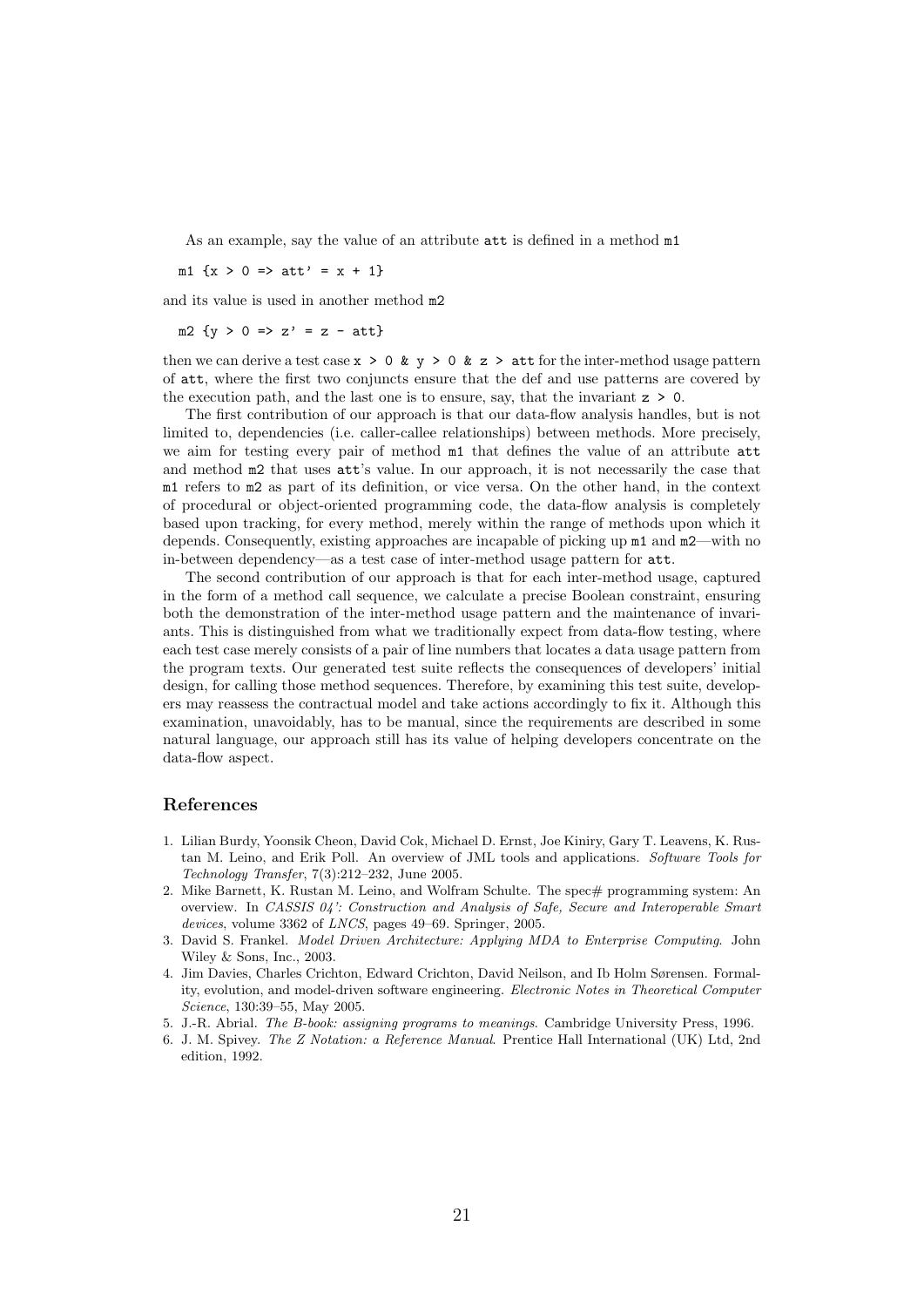# <span id="page-22-0"></span>Threads Are Objects Too

Eric Kerfoot Steve McKeever

Oxford University Computing Laboratory Wolfson Building, Parks Road, Oxford, OX1 3QD, UK

Understanding and employing concurrency correctly is a difficult endeavour for any programmer familiar solely with sequential programs. This paper outlines the CoJava implementation of the Active Object Design Pattern [4] which tackles the challenges of complexity, communication, and correctness in parallel code. Race conditions and deadlock are prevented statically at *compile time*, while *runtime* correctness is achieved through rigorous testing based on runtime specification checking.

CoJava [3] is a core subset of the Java [2] language that uses a form of the JML [5] language to define type specifications. Using type or class annotations, a threaded type is defined which presents a concurrent thread of execution as an object. A call to a threaded object's method is translated into a message sent to that object's message queue, which is processed concurrently by a separate thread or process. Any result value produced is returned to the caller, thus method invocation and execution is decoupled.

For example, given a CoJava type called Counter with methods inc() and add(int), the following demonstrates a threaded instance c of the type. Note that the first invocation will not wait for the method to execute, thus the second can be invoked immediately. The effect of these calls is to send two messages to c which will be processed in the order received, while the caller need not wait for any response. Thus CoJava characterizes threads as objects and communication as asynchronous method calls, concepts already familiar to the programmer. Data races and deadlock are not prevented by this approach, therefore additional mechanisms must be applied to enforce concurrent correctness properties.

```
/*@ threaded @*/ Counter c = new /*@ threaded @*/ Counter (10);
c.\texttt{inc}(); c.\texttt{add}(5);
```
#### Race Conditions and Deadlock

Race conditions occur when mutable data shared by multiple threads is concurrently accessed and mutated. CoJava's solution is to disallow the sharing of mutable data using a type-based approach, similar to other active object definitions [1, 7]. An admissible type is a primitive type, a threaded type, an immutable object type, or a type implementing the interface StringSerializable. Sharing values of these types between thread contexts is safe since they are, respectively: copied bitwise, have their own context, never change state, or can be copied by automatically serializing to strings and then deserializing. Only methods whose arguments and return values have admissible type may be called on threaded receivers.

Deadlock occurs when multiple threads wait indefinitely for an event to occur, which cannot due to this waiting. For example, if threaded object a calls a method of threaded object b and then waits for a response, a cannot respond if b were to call any of its methods. Both objects are now waiting indefinitely for each other, and so will any other object attempting to communicate with them. Deadlock is a symptom of circular aliasing relationships.

CoJava tackles the problem by not allowing a client to wait indefinitely for a response. When a method of a threaded receiver is called, the return value is always an instance of Result which, like promise objects [6], is a receptacle for the method's actual return value. Consider the example of calling get() on object c: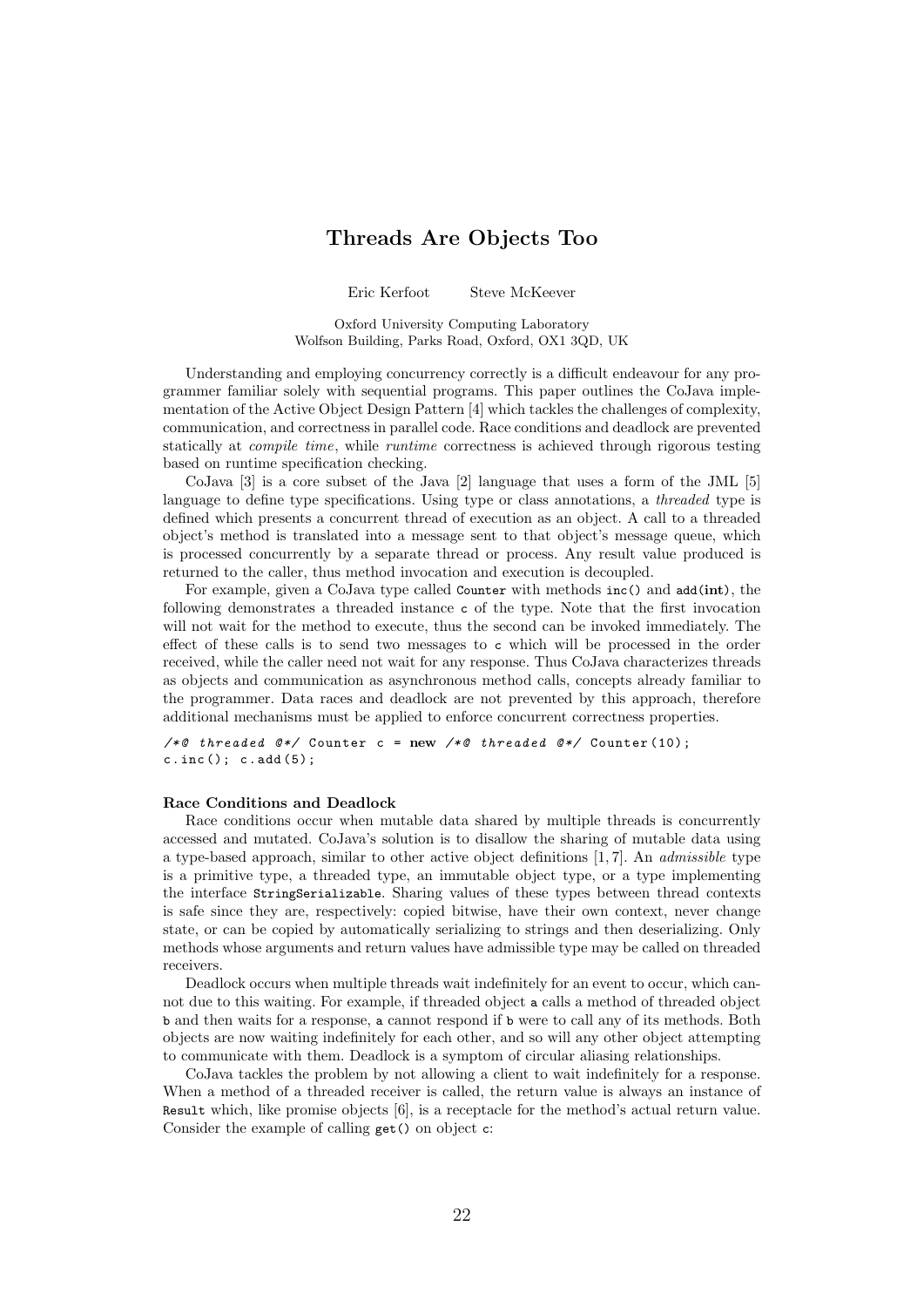#### Result  $r = c.get()$ ; int i = r. intResult (1000);

The argument to intResult(int) defines a finite time period, in milliseconds, which the method may wait for the result from the method call to arrive. If it does not arrive in this time frame, r indicates a timeout event has occurred. A client therefore cannot wait indefinitely for responses from threaded objects, thus deadlock is translated into a recoverable error.

#### Specification

JML specifications are composed of predicate expressions (contracts) which define correctness properties for types and methods. Contract expressions must have no side-effects in any thread when evaluated, thus they may only use side-effect free methods. When checking contracts at runtime, the Result type cannot be used in contracts since its important methods are not side-effect free. Special code must be generated to allow the use of threaded objects in contracts to provide ostensible side-effect-freeness. Unlike in method bodies, this allows the calling of threaded object methods directly without Result.

If a contract evaluates to false, the fact is reported as an exception in the threaded object being checked, rather than the caller. This makes blame assignment more complex, and differs from the sequential case where the caller will be able to catch the exception. The CoJava solution requires the subsystem to catch the exception, report the fact to the error output, and then attempt to continue processing messages for the offending object. There is no good way to cause the exception to be thrown in the calling thread, since the error may occur long after the initial invocation and so would be out of context.

#### Conclusion

This paper has briefly outlined the CoJava threaded object model of concurrency. CoJava statically guarantees a data race and dynamic deadlock free environment which is compatible with object-oriented specification. The CoJava tool is available at the project website: http://devel.softeng.ox.ac.uk/cojava.

- 1. CLARKE, D., WRIGSTAD, T., ÖSTLUND, J., AND JOHNSEN, E. B. Minimal ownership for active objects. In APLAS '08: Proceedings of the 6th Asian Symposium on Programming Languages and Systems (Berlin, Heidelberg, 2008), Springer-Verlag, pp. 139–154.
- 2. Gosling, J., et al. The Java Language Specification. GOTOP Information Inc., 5F, No.7, Lane 50, Sec.3 Nan Kang Road Taipei, Taiwan, 1996.
- 3. Kerfoot, E., McKeever, S., and Torshizi, F. Deadlock freedom through object ownership. In IWACO '09: International Workshop on Aliasing, Confinement and Ownership in Object-Oriented Programming (New York, NY, USA, 2009), ACM, pp. 1–8.
- 4. Lavender, R. G., and Schmidt, D. C. Active object: an object behavioral pattern for concurrent programming. Proc.Pattern Languages of Programs, (1995).
- 5. Leavens, G. T., Baker, A. L., and Ruby, C. JML: A notation for detailed design. In Behavioral Specifications of Businesses and Systems, H. Kilov, B. Rumpe, and I. Simmonds, Eds. Kluwer Academic Publishers, 1999, pp. 175–188.
- 6. Liskov, B., and Shrira, L. Promises: linguistic support for efficient asynchronous procedure calls in distributed systems. In PLDI '88: Proceedings of the ACM SIGPLAN 1988 conference on Programming Language design and Implementation (New York, NY, USA, 1988), ACM, pp. 260–267.
- 7. SRINIVASAN, S., AND MYCROFT, A. Kilim: Isolation-typed actors for java. In European Conference on Object Oriented Programming ECOOP 2008 (2008).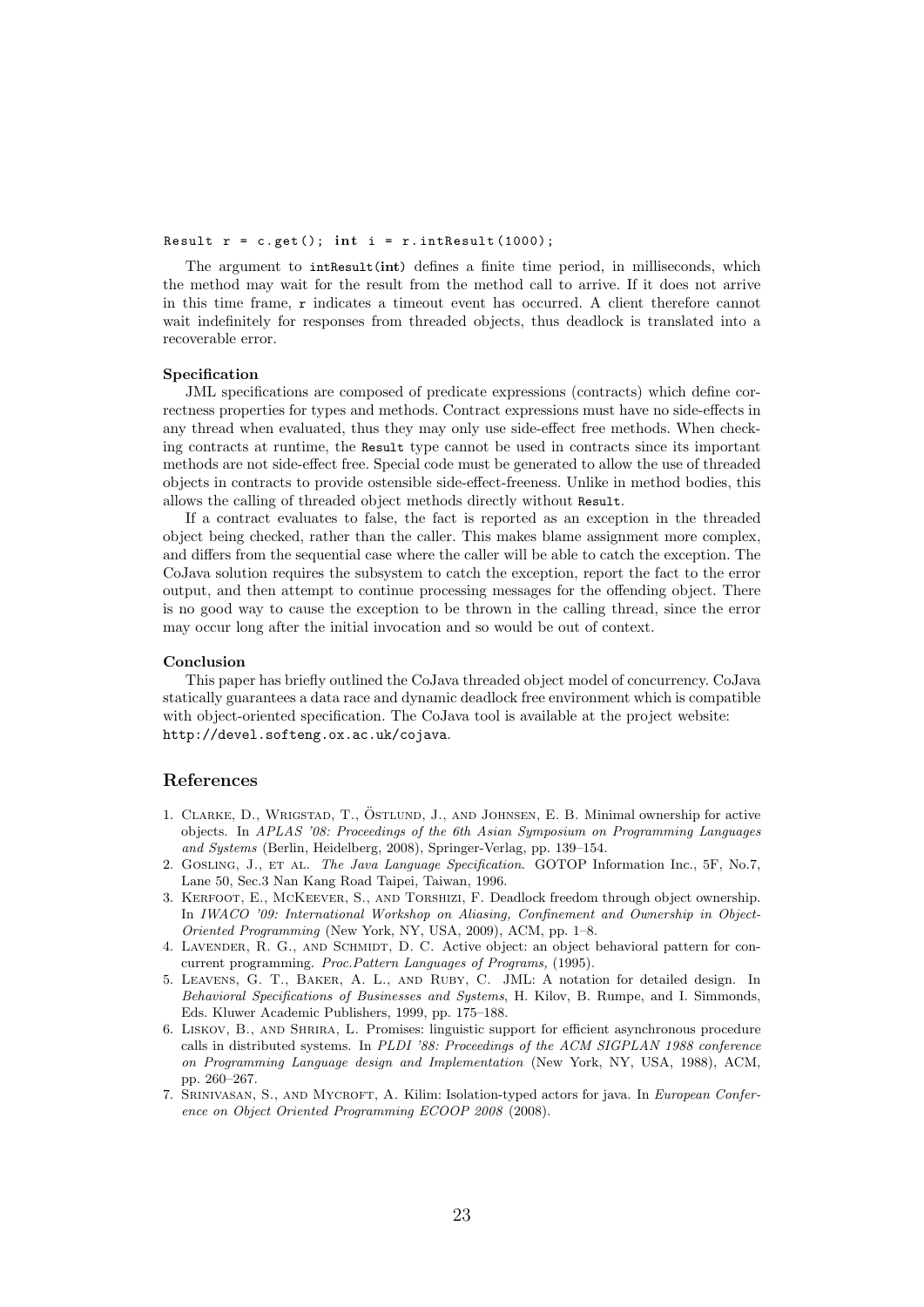# <span id="page-24-0"></span>On The Feasibility of Platform Attestation

John Lyle

Oxford University Computing Laboratory Wolfson Building, Parks Road, Oxford, OX1 3QD, UK

One of the miracles of the Internet is that it has been successful despite being built with, and still using, software that was never designed to work in a hostile environment. Over the last decade, however, we have been paying for this initial good fortune. Cyber crime has become lucrative and therefore prevalent, as more valuable data are being stored and processed online. Criminals have become more organized, ingenious and, as a result, wealthy[1]. The Heartland Payment System[2] is an alarming example. Over 250 thousand businesses used it to process 100 million credit card transactions every month. Malicious software was installed on the payments system, which then stole potentially tens of millions of card details. Similar incidents at RBS Worldpay and Hannaford Bros., also involved malicious software[2], demonstrating the computer security industry's failure to keep up with the rapid growth and evolution of the Internet.

The ability to assess and evaluate a remote computer would go a long way to avoiding some of these catastrophes. Users would be able to make informed decisions before allowing their data to go online, and companies would be able to use internet services with greater confidence in the results. As well as mitigating existing problems, it would also allow other industries, such as healthcare and pharmaceuticals, to exploit the cost-saving benefits of online services. In response to this need, the Trusted Computing Group (TCG) have introduced technology for establishing trust in a remote platform, based on the concept of integrity reporting.

The idea behind integrity reporting is straightforward: a platform can only be trusted if it reports the identity of every piece of software it has run. In the TCG approach, programs are uniquely identified through a cryptographic hash of their executable. A computer's configuration refers to the complete list of hashes containing every program that has been run since it was booted. Of course, we cannot trust a platform to report its own configuration honestly, and so a special piece of hardware, a Trusted Platform Module (TPM), is required. The TPM is a chip connected to the CPU, providing a protected memory space so that hashes can be stored immutably. When a TPM-enabled platform boots, each application is hashed and stored before it is allowed to execute, so that even a malicious program will be measured and recorded. The final configuration list can then be signed by a key held in the TPM and reported to the interested party. This process is called remote attestation. To ensure that a genuine TPM was used to create the signed list, the key is certified by a trusted authority. In this way, a computer can prove to a challenging party the identity of all software it is running. The challenger can then decide how to proceed based on this information.

However, there are many problems with attestation. Privacy is a consideration, as the challenger must identify every piece of software executed on the attesting platform. This might allow them to discriminate based on their own criteria[3, 4], requiring software from only one vendor, for example. Reporting the exact hash values could also make an attacker's job easier[5], as he or she will be able to quickly identify which known flaws exist. Another issue is that attestation only reports a platform's *execution state* rather than its *security* state  $[4]$ , which many consider to be the ultimate goal. If it is not clear that one software configuration is necessarily more trustworthy than another, why report it? Perhaps the only way of bridging this gap in semantics is through testing or verification of software, both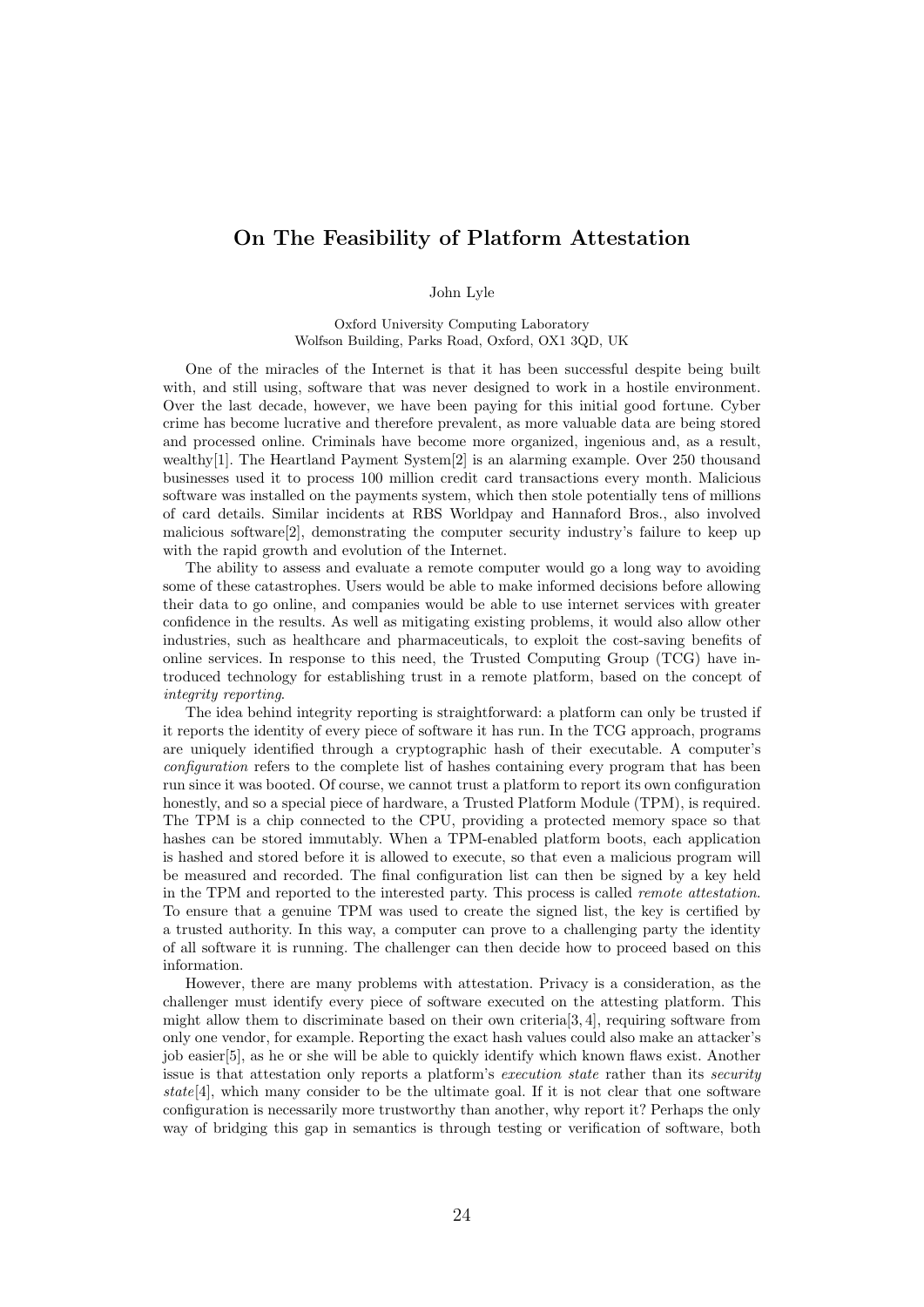time consuming processes. A related issue is that integrity measurement can only assert the identity of software at load time, and says nothing about its runtime state[6, 7]. In-memory attacks (such as exploiting a buffer overflow) will not be reported in an attestation, but will alter the expected behaviour of the machine. Finally, the complexity of managing a whitelist of trustworthy configurations has frequently been cited as a problem. England[7] claims that the 4 million windows drivers (growing at 4000 per day) makes even identifying the software running on a platform a challenge. Other researchers have made similar points[3, 8], citing the frequency of software updates as a major practical problem.

Although the problem of maintaining a whitelist is commonly referred to, few have made any effort to put numbers to it. This is essential, as the more program hashes, the more significant the problem. And if it is significant, it has an impact on the feasibility of all trusted computing research. However, the number of hashes will depend on the type and purpose of the platform, and so a context must be chosen for any experiments. It seems likely that the enormous diversity of software on home computers limits the application of attestation there, but an individual web server may be more reasonable. This is a similar scenario to that of the Heartland Payment System incident, and we decided to investigate how feasible it is to interpret the results of an attestation from a web service.

We set up a web service platform and counted the number of hash measurements in its boot process, taking into account two-and-a-half years of software updates and patches. We found that a total of 1414 measurements were required, at a rate of around 35 per month. From our results and observations, we suggest that the use of integrity reporting will be best suited for checking patch levels and simple properties, such as whether an administrator has logged into the machine or not. Although we have only looked at one scenario, we believe that researchers can be much more positive about the use of trusted computing. However, at present it is not suitable for assessing the trustworthiness of a remote service, as the software is a rapidly moving target. If this is the overall aim, then more needs to be done to improve on standard trusted computing processes. We have identified new and existing methods for reducing the burden on trusting parties, such as reducing the amount of running software, and using improved isolation mechanisms for separating the trusted computing base of a platform from any untrusted components.

- 1. Franklin, J., Paxson, V., Savage, S., Perrig, A.: An inquiry into the nature and causes of the wealth of internet miscreants. In: CCS '07, ACM (Nov 2007)
- 2. Krebs, B.: Payment Processor Breach May Be Largest Ever. The Washington Post Website (Jan 2009)
- 3. Sadeghi, A.R., Stüble, C.: Property-based Attestation for Computing Platforms: Caring About Properties, Not Mechanisms. In: NSPW '04, ACM Press (2004) 67–77
- 4. Poritz, J.A.: Trust[ed | in] Computing, Signed Code and the Heat Death of the Internet. In: SAC '06, ACM Press (2006) 1855–1859
- 5. Kühn, U., Selhorst, M., Stüble, C.: Realizing property-based attestation and sealing with commonly available hard- and software. In: STC '07, ACM Press (Nov 2007) 50–57
- 6. Schellekens, D., Wyseur, B., Preneel, B.: Remote Attestation on Legacy Operating Systems With Trusted Platform Modules. In: REM '07. Volume 197. (2008) 59–72
- 7. England, P.: Practical Techniques for Operating System Attestation. In: TRUST '08. Volume 4968 of LNCS., Springer (Mar 2008) 1–13
- 8. Haldar, V., Chandra, D., Franz, M.: Semantic Remote Attestation Virtual Machine Directed Approach to Trusted Computing. In: Virtual Machine Research and Technology Symposium, USENIX (2004) 29–41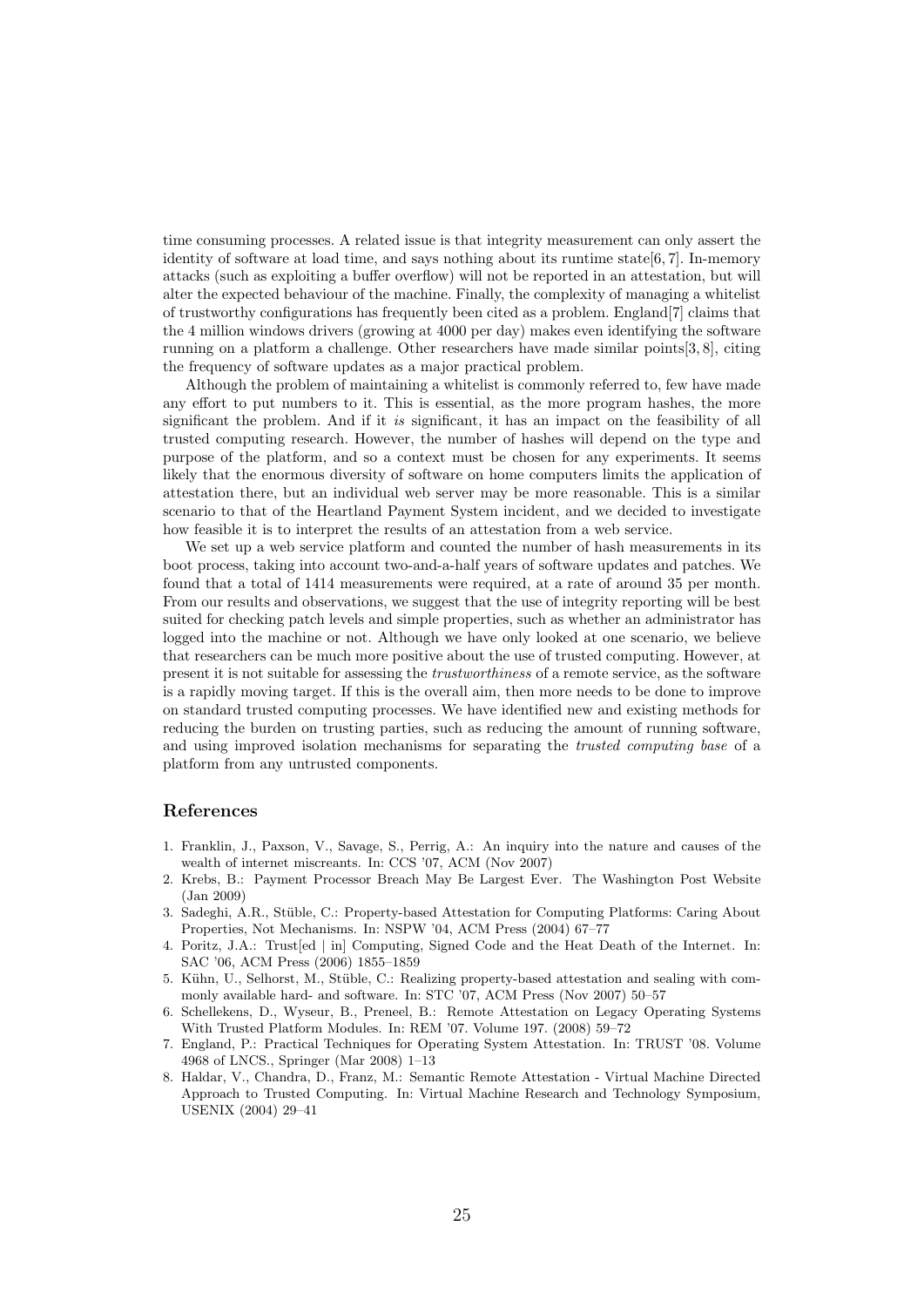# <span id="page-26-0"></span>Towards Architectural Trust Properties Establishing Architectural Elements and Dependencies

Cornelius Namiluko

Oxford University Computing Laboratory Wolfson Building, Parks Road, Oxford, OX1 3QD, UK

Trusted computing enables the secure reporting of a platform's integrity through a process called attestation, in which one entity (human, machine or process) can determine whether a given platform is in an acceptable configuration. Suppose an entity was presented with two trustable platforms with identical configurations, how would they choose one that will provide a greater guarantee of confidentiality and integrity? This question becomes even more challenging when you start considering complex systems such as grid or cloud computing that may use a collection of cooperating platforms for a single task, e.g. executing a job. To answer this question, we need to identify the attributes that can differentiate two systems, we call these trust properties and define them as structural, environmental or operational attributes of a system that enhance the degree to which the system can behave consistent to its specifications and further allows other entities to reason about the overall security state of a system. We identify the source of the attributes to be a system's architecture combined with attributes of its runtime environment. We are therefore interested in understanding the trust properties of an architecture and how these properties influence trustworthiness of systems based on that architecture.

Fielding [3] defines a system's architecture as an abstraction of a its runtime behaviour while Leavens and Sitarama [2] point out that a system's architecture plays an important role in the trustworthiness of the system. Furthermore, an architecture determines the placement of elements and their interaction and defines the constraints on how the elements interact and how they can be combined [3, 5]. Therefore, identifying and understanding the properties of architectural elements is crutial in predicting properties of the resulting architecture. It is for this reason that we approach the challenge of identifying an architectures trust properties by first identifying the building blocks of trusted systems and the relationships among them.

In our earlier work [4], we identified key architectural elements for trusted grid architecture. In this work, we identify a different level of abstraction in order to capture general purpose elements - not just those restricted to grid or service-oriented architectures. These elements exist in an architecture as components (processing units), connector (communicating unit) or data (input/output to components) [1] and are summarised in Table 1.

We analysed several trusted system architectures to discover their use of the identified elements and to deduce the dependencies that exist among the elements. Some of the elements operate independently, while others depend implicitly or explicitly on other elements. We identified three types of dependencies as follows:

Functional dependency - represents a relationship where one element uses another to achieve its functional goals. For example, an element that uses random numbers functionally depends on an element that generates random numbers. This relationship has an implication that sound trustworthiness verification for a particular requirement must consider all the elements that are depended upon to satisfy the requirement. In addition, a dependent element can only satisfy its functional goals if all elements it depends on are present.

Operational dependency - exists where one element either provides initialisation data essential for the operation of another element or ensures that another continue operating in the expected manner. For example, if an element requires a configuration switch to indicate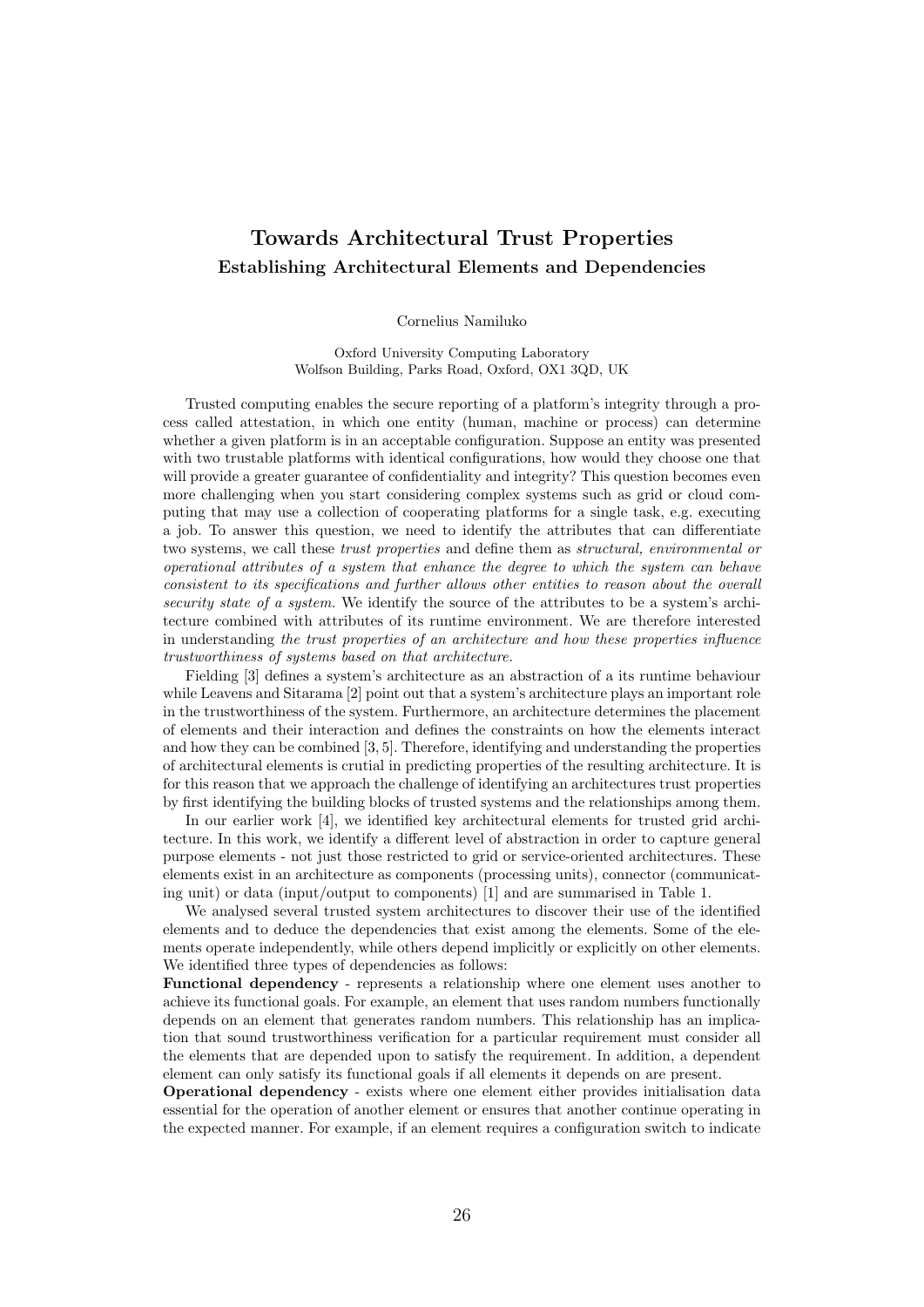| Element                                                                                          | Description                                                         |  |
|--------------------------------------------------------------------------------------------------|---------------------------------------------------------------------|--|
|                                                                                                  |                                                                     |  |
| Hardware-based TPM                                                                               | A trusted platform module implemented as a hardware chip            |  |
| Software-based TPM                                                                               | A software component that meets the TPM specification               |  |
| Access Control                                                                                   | A component that makes decisions on access to a given object        |  |
| Integrity Measurement Service A component that generates integrity measurements for the platform |                                                                     |  |
| Whitelist                                                                                        | A data element containing known-good configuration values           |  |
| Configuration Token                                                                              | A data element representing the state of a platform                 |  |
| Attestation Token                                                                                | A credential containing identity information and a TPM key          |  |
| Isolation Service                                                                                | Provides compartment for different guests running on the same host  |  |
| Attestation Service                                                                              | Enables the secure reporting and verification of platform integrity |  |
| Reporting Service                                                                                | Reports non-security-sensitive system attributes                    |  |
| Policy Decision Point (PDP)                                                                      | Uses algorithms to determine what policy to enforce                 |  |
| Policy Enforcement Engine                                                                        | Responsible for enforcing policy decisions made by the PDP          |  |
| Storage Service                                                                                  | Provides non-volatile storage facilities                            |  |
| Cryptographic System                                                                             | Provides software based cryptographic functions                     |  |
| Trusted Path                                                                                     | An interface to human that guarantees integrity and confidentiality |  |
| Trusted Channel                                                                                  | A connector that guarantees integrity and confidentiality           |  |

Table 1. Description of Trusted Architecture Elements

whether to encrypt data or not, then an element operationally depends on another element to provide that switch. Operational dependency differs from functional dependency in that the dependent may or may not be aware about the existence of the elements depended on. Trustworthiness dependency - occurs between elements that may exist independently, but where one element's existence improves the overall trustworthiness of the operation of another element. To identify this relationship, each element was examined for possible threats, and any element that is not explicitly invoked but helps to mitigate or reduce the risk creates a trustworthiness dependency with the element being examined.

The identification of elements and their relationships will serve as a foundation for deducing properties of an architecture because it is the properties of constituent elements and the constraints on their interaction that determine the overall properties of an architecture.

- 1. Stephen T. Albin. The art of software architecture: design methods and techniques, chapter Introduction to Software Architecture, pages 9–11. Wiley Publishing Inc., 2003.
- 2. Cliff B. Jones Denis Besnard, Cristina Gacek. Structure for Dependability: Computer-Based Systems from an Interdisciplinary Perspective, chapter Architectural description of dependable software systems, pages 127–142. Cambridge University Press, 2000.
- 3. Roy Thomas Fielding. Architectural Styles and the Design of Network-based Software Architectures. PhD thesis, University of California Irvine, 2000.
- 4. Cornelius Namiluko Jun Ho Huh, John Lyle and Andrew Martin. Application whitelists in virtual organisations. Submitted to the Future Generation Computer Science Journal, August 2009.
- 5. Mary Shaw. The coming-of-age of software architecture research. In ICSE '01: Proceedings of the 23rd International Conference on Software Engineering, page 656, Washington, DC, USA, 2001. IEEE Computer Society.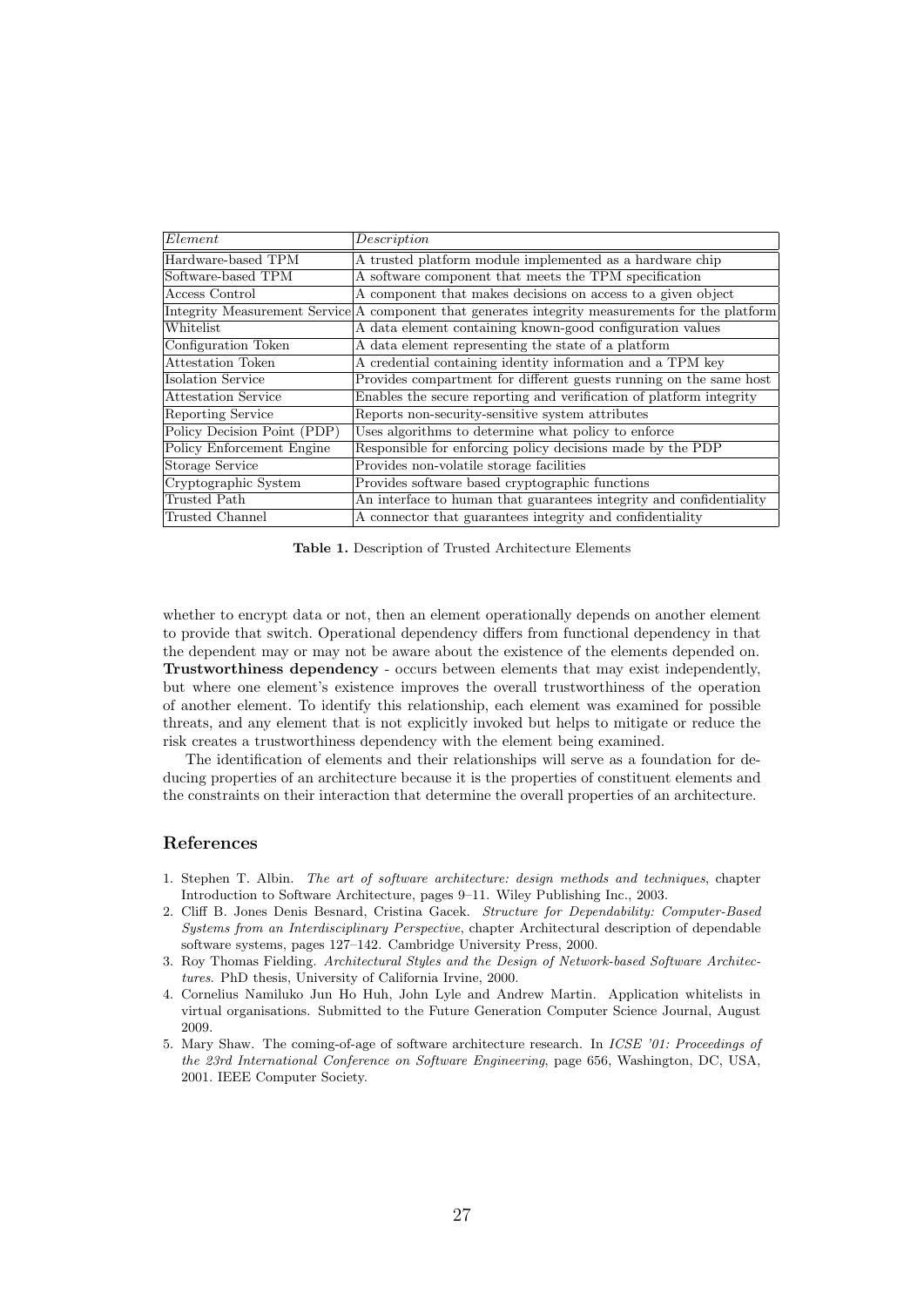## <span id="page-28-0"></span>The Complexity of Divide and Conquer

Dmitri Akatov and Georg Gottlob

Oxford University Computing Laboratory

## 1 Introduction

A hypergraph is a generalization of a graph, allowing (hyper)-edges to contain any positive number of vertices, rather than exactly two for the case of graphs. Hypergraphs are a useful abstraction tool in database theory and data exchange, in particular for query containment testing and core computations. Many such problems are NP-hard in general, however become tractable, if the underlying hypergraph of the query is acyclic [4]. Unfortunately, acyclic hypergraphs comprise only a small subclass of all hypergraphs.

Hypergraph decompositions usually transform a hypergraph into an acyclic structure (usually a tree) with individual nodes of this structure in turn labelled by smaller structures which do not have to be acyclic. As long as we can restrict the size or "cyclicity" (usually termed width) of these smaller structures to a fixed number, most NP-hard problems involving queries with the decomposed hypergraph as their underlying hypergraph become tractable.

Gottlob et al. [3] give a good overview of various decomposition methods and their relationships to each other. In particular they consider tree decompositions and hypertree decompositions. The former is a well-known decomposition method for graphs originally studied in conjunction with graph minors [7], but also applicable to hypergraphs, with the associated notion of tree width. The latter is a strict generalization of the former, with the associated notion of hypertree width, and was specifically introduced for hypergraphs. A particularly nice property of queries with bounded hypertree width is that the Boolean Conjunctive Query problem is not only tractable, but also complete for the complexity class LOGCFL [5]. Also, the problem of recognizing hypergraphs of bounded hypertree width is in LOGCFL. This complexity class lies very low within the NC hierarchy (and hence within P) inbetween  $NC<sup>1</sup>$  and  $AC<sup>1</sup>$  and hence is highly parallelizable.

### 2 A new type of hypergraph decomposition

The trees associated with tree and hypertree decompositions generally do not possess any special structure and in the worst case have depth linear in the size of the hypergraph and a branching factor of 1. This, however, has negative effects on the parallelization of the BCQ problem. In fact, parallelization works best if a problem splits into smaller subproblems of approximately the same size, in the style of many well-known divide-and-conquer type algorithms. For hypergraph decompositions this corresponds to the underlying trees being approximately balanced.

We define a new type of decomposition, which possesses the above property, called a balanced cut decomposition. The Boolean Conjunctive Query (BCQ) problem for the class of queries of bounded *balanced cut width* (BCW) is hard for LOGCFL. The smallest complexity class containing the BCQ problem for queries of bounded BCW, which we could find in the literature, is the class  $NTiSp(poly, log<sup>2</sup>)$ , the space-bounded subclass of NP only allowing square-logarithmic usage of the worktape [6]. Since the latter class is suspected not to be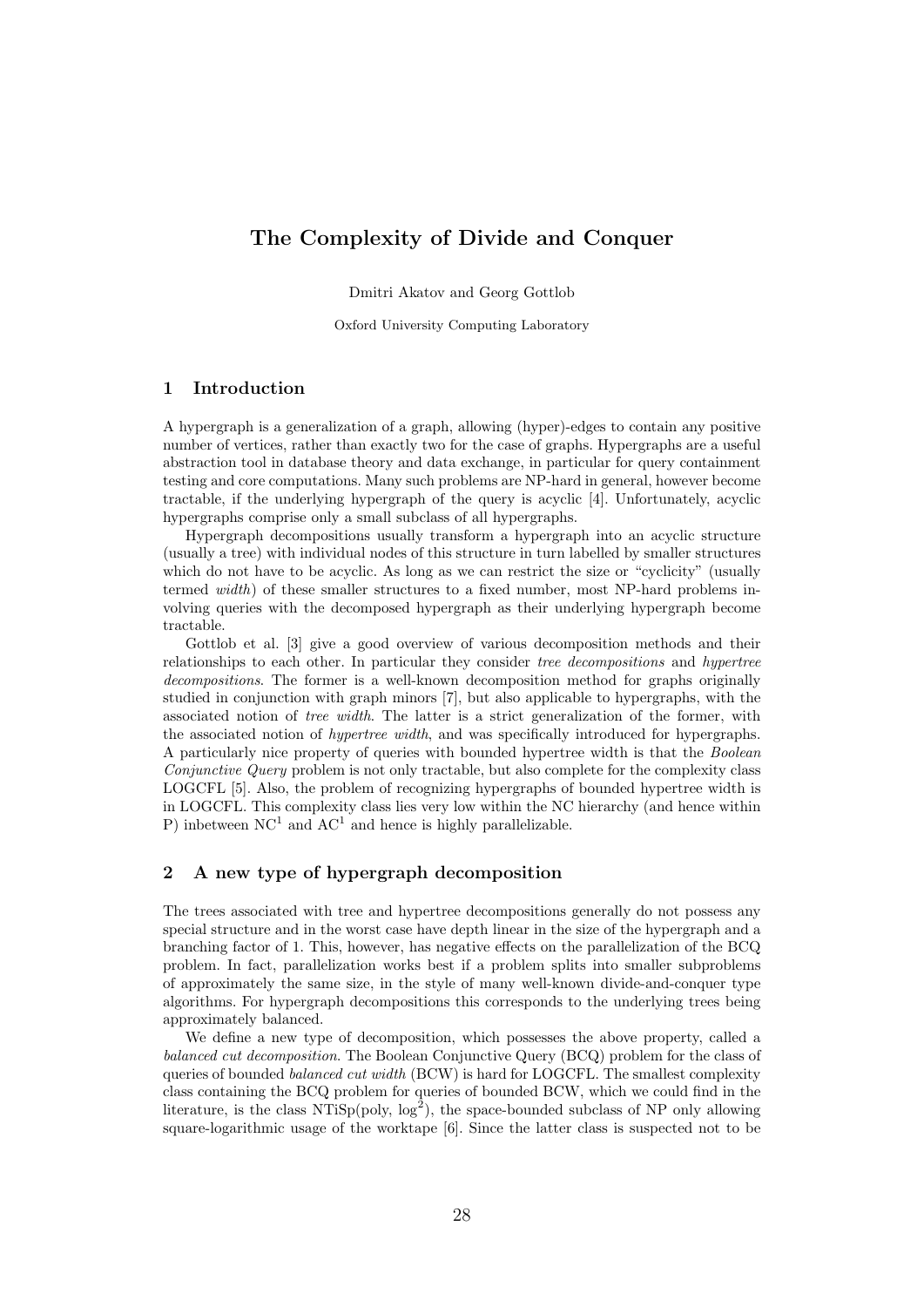contained in P unless P=NP, the existance of a polynomial-time algorithm for this problem remains an open question. However, we present a quasi-polynomial algorithm (running in time  $O(n^{\log n})$ , which moreover can be easily parallelized.

## 3 A new complexity class

We could not establish a hardness proof for  $NTiSp(poly, log<sup>2</sup>)$ , and the way the non-deterministic algorithm works (the tape is accessed in a very specific manner), strongly suggests that the above problem properly lies inbetween LOGCFL and  $NTiSp(poly, log<sup>2</sup>)$ .

We define a new computational model: (Non)deterministic Auxiliary Transparent Pushdown Automata. As the name suggests, this is a direct generalization of (Non)deterministic Auxiliary Pushdown Automata: In our model the auxiliary stack is transparent. This means that any element of the stack can be read at any time, however only the top-most element can be popped or pushed onto. We show that the BCQ problem for queries of bounded BCW is complete for the class of NAuxTPDAs running in polynomial time, using space  $O(\log n)$  and maximal stack height  $O(\log^2 n)$ . We give this class the codename CAESAR, suggesting the type of algorithms it can run. Finally, we show that recognizing hypergraphs of bounded BCW is also feasible in CAESAR.

## 4 Future Work

Future work includes a better analysis of relations between  $(N)$ AuxTPDAs and other models of computation, in particular (N)AuxPDAs, Alternating and (Non)deterministic Turing Machines and various resource bounded variations of these. This would allow for a better placement of CAESAR within the complexity hierarchy relating it to the various classes presented in [8], [2] and [1]. Another direction of work is to establish whether the problem of recognizing hypergraphs of bounded BCW is complete for CAESAR or whether it belongs to a lower complexity class. Finally, an important aspect of future work is the creation and testing of computer programs implementing the (parallel) algorithms presented in this paper.

- 1. Beigel, R., and Fu, B. Molecular computing, bounded nondeterminism, and efficient recursion. In In Proceedings of the 24th International Colloquium on Automata, Languages, and Programming (1998), vol. 25, pp. 816–826.
- 2. Goldsmith, J., Levy, M. A., and Mundhenk, M. Limited nondeterminism, 1996.
- 3. GOTTLOB, G., LEONE, N., AND SCARCELLO, F. A comparison of structural csp decomposition methods. Artificial Intelligence 124, 2 (December 2000), 243–282.
- 4. GOTTLOB, G., LEONE, N., AND SCARCELLO, F. The complexity of acyclic conjunctive queries. J. ACM 48, 3 (May 2001), 431–498.
- 5. GOTTLOB, G., LEONE, N., AND SCARCELLO, F. Hypertree decompositions and tractable queries. Journal of Computer and System Sciences 64, 3 (May 2002), 579–627.
- 6. MONIEN, B., AND SUDBOROUGH, I. H. Bandwidth constrained np-complete problems. Theoretical Computer Science 41 (1985), 141–167.
- 7. Robertson, N., and Seymour, P. Graph minors. ii. algorithmic aspects of tree-width. Journal of Algorithms 7, 3 (September 1986), 309–322.
- 8. Ruzzo, W. L. Tree-size bounded alternation. Journal of Computer and System Sciences 21, 2 (October 1980), 218–235.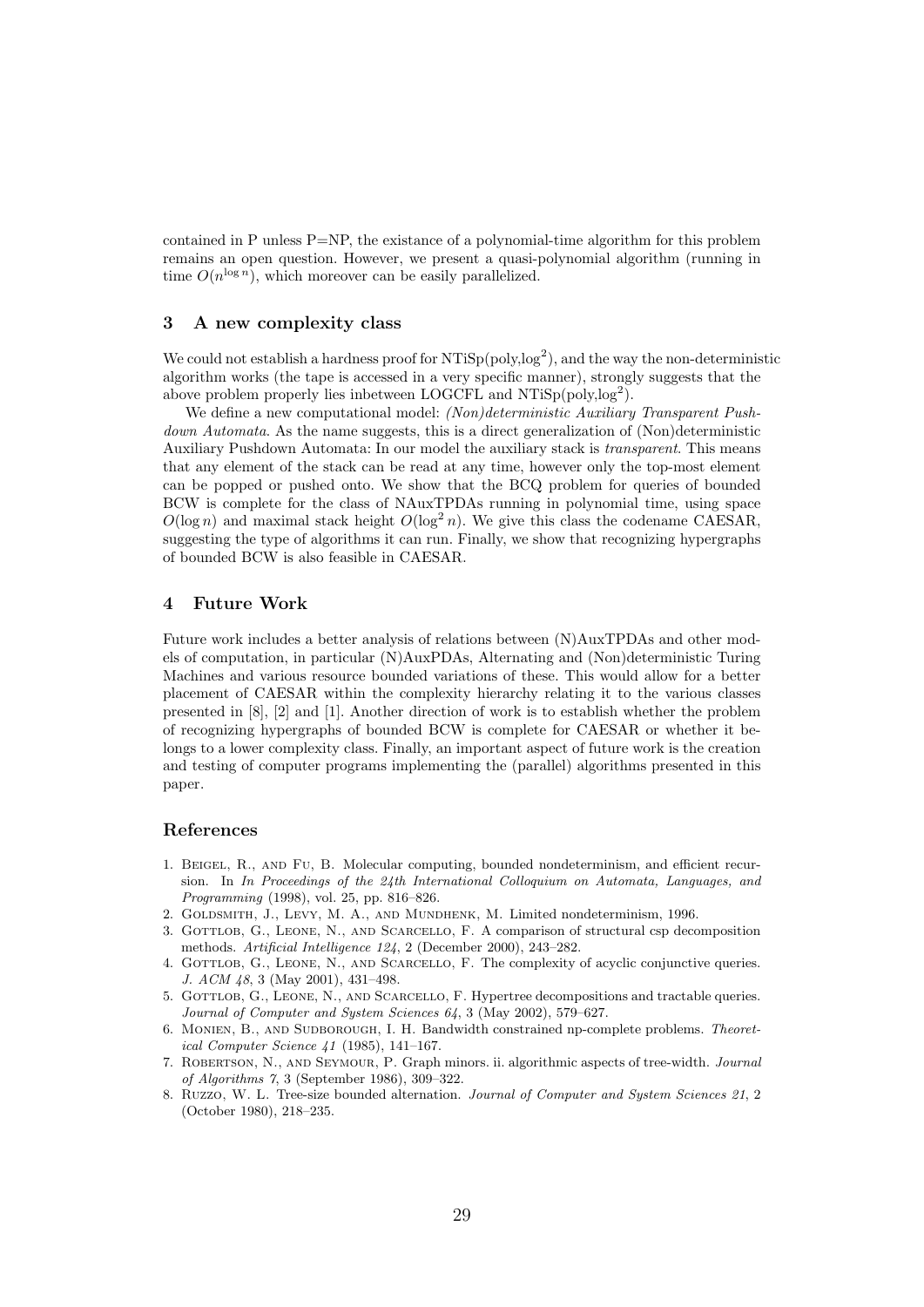# <span id="page-30-0"></span>Instance-Based Hyper-Tableaux for Coherent Logic

#### Evgenij Thorstensen

Oxford University Computing Laboratory

Automated theorem proving (ATP) is a subfield of logic in computer science that deals with the problem of efficiently deciding the validity or satisfiability of formulae in some logical language. In our case, the logical language is *coherent* or *geometric* logic.

Coherent logic (CL)  $[5,3]$  is a syntactic subset of a first-order logic without function symbols where every formula has the form

$$
\forall \vec{x}. (A_1 \wedge \cdots \wedge A_n \rightarrow \exists \vec{u_1}. B_1 \vee \cdots \vee \exists \vec{u_j}. B_m)
$$

where the  $A_i$  are atoms, while the  $B_i$  are conjunctions of atoms. (The notation  $\vec{x}$  refers to a finite list of variables.) In other words, we consider universally quantified implications from conjunctions of atoms to existentially quantified disjunctions of conjunctions of atoms.

CL is of interest because, while having the expressive power of full first-order logic  $[5,6]$ , it is possible to do efficient proof search in it without skolemization. This makes CL useful in proof assistants, as skolemization of larger problems can signicantly alter their structure. This makes it difficult to apply the intuitions you might have about the problem to the skolemized version your proof assistant is working on. Another advantage we gain from the lack of skolemization is that the *proof* produced for the problem translated to CL can easily be translated to a proof for the original problem. A typical example is the induction step of Newman's Lemma, where a CL formalization gives a very short proof (see [4] for details, and  $[5]$  for the translation from first-order logic to CL).

Instance-based methods  $(IMs)$  [2] are a family of first-order methods for ATP that work by generating instances of formulae to be checked, instead of combining existing formulae to produce new ones (as done in e.g. resolution). These methods work well on a fragment of first-order logic called the Bernays-Schönfinkel fragment. As satisfiability of CL theories, i.e. sets of CL formulae, falls under this fragment, it makes sense to adapt IMs to CL in a way that avoids skolemization.

Our research [7] presents an instance-based calculus for coherent logic based on the Next-Generation Hyper-Tableau calculus (NG) [1]. The NG calculus has two rules, Ext and Link. The Ext rule is used to extend the tableau with clauses from the set of working clauses, while the Link rule is used to add instances of clauses already on the tableau to this set. The clauses generated by Link can in turn give rise to new applications of Ext.

The presented calculus modifies NG to work on clauses with two types of free variables, corresponding to universally and existentially quantified variables in CL formulae. To deal with such clauses, both rules have to be modified. The Ext rule is modified so that existential variables are replaced by fresh constants, making them invariant under later substitutions.

The Link rule must be modified more severely. Instead of generating instances of clauses on the tableau, Link must generate instances in the set of working clauses, taking care not to instantiate existential variables. The move from instantiating clauses on the tableau to instantiating clauses in the clause set is necessary to preserve soundness, as the fresh constants introduced by the Ext rule must be fresh for every instance. Consider a simple example: from the formula  $\forall x \exists y Pxy$ , which in our clausal form becomes Pxy, it is sound to generate the clause Pat, as t is a fresh constant  $\sim$  so if the formula is true, then it is true when  $x$  is instantiated to  $a$ , and we can interpret  $t$  as the object that makes it true in this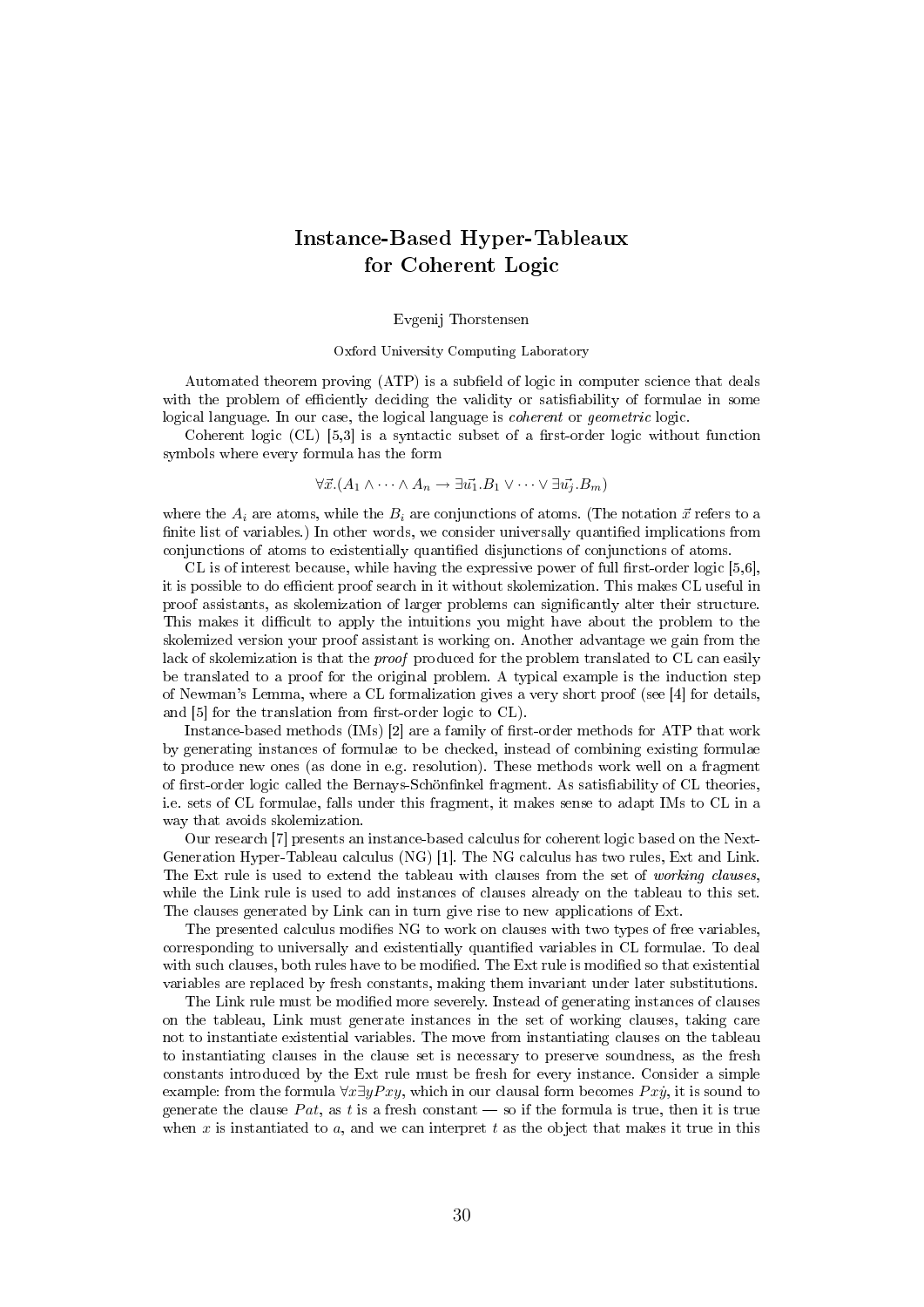case. However, we may not generate the above and  $Pbt$ , as now we must interpret t as the same element both for a and for  $b$   $\rightarrow$  but the two clauses might not be true for the same element in both cases. The sound inference would have been  $Pbt'$  with  $t'$  fresh. To avoid this problem, our calculus will use the Link rule to generate  $Pbj$  (as clauses in the set we are working on never change in their existential variables), and when it is time to put this clause on the tableau, the Ext rule will replace  $\dot{y}$  by a fresh constant.

These modifications suffice for soundness and completeness, but the changes to the Link rule mean that we no longer use the tableau as a guide for finding new Link rule applications. As the set of working clauses is usually much larger than the set of clauses on the tableau, this may destroy any benefit we gain by using  $CL$  in the first place.

We address this by proving that if an Ext rule application fails in a certain way, a Link rule application can be performed instead, with clauses that were previously used in an Ext application (something we keep track of while constructing the tableau). We then prove that the calculus stays complete if no other applications of Link are allowed, trading a little space for a lot of time.

To summarize, we show that CL admits an instance-based calculus that, while keeping the usual benefits of using one, removes the need for skolemization.

- 1. BAUMGARTNER, P. Hyper tableau the next generation. In Automated Reasoning with Analytic Tableaux and Related Methods (1998), H. de Swart, Ed., vol. 1397 of LNCS, Springer, pp. 60-76.
- 2. BAUMGARTNER, P., AND THORSTENSEN, E. Instance based methods a brief overview. Accepted for publication in KI. http://users.rsise.anu.edu.au/~baumgart/publications/ IMoverview.pdf, 2009.
- 3. Bezem, M. On the undecidability of coherent logic. In Processes, Terms and Cycles: Steps on the Road to Infinity (2005), A. Middeldorp, V. van Oostrom, F. van Raamsdonk, and R. de Vrijer, Eds., vol. 3838 of  $LNCS$ , Springer, pp. 6-13.
- 4. BEZEM, M., AND COQUAND, T. Newman's lemma  $-$  a case study in proof automation and geometric logic, Logic in computer science column. Bulletin of the EATCS 79 (2003), 86-100.
- 5. BEZEM, M., AND COQUAND, T. Automating coherent logic. In Logic for Programming, Artificial Intelligence, and Reasoning  $(2005)$ , vol. 3835 of LNCS, Springer, pp. 246-260.
- 6. NORGAARD, J. M. An automated translation of first-order logic formulas to coherent theories. Master's thesis, University of Bergen, 2007.
- 7. Thorstensen, E. Instance-based hyper-tableaux for coherent logic. Master's thesis, University of Oslo, 2009. http://www.duo.uio.no/sok/work.html?WORKID=91821&lang=en.